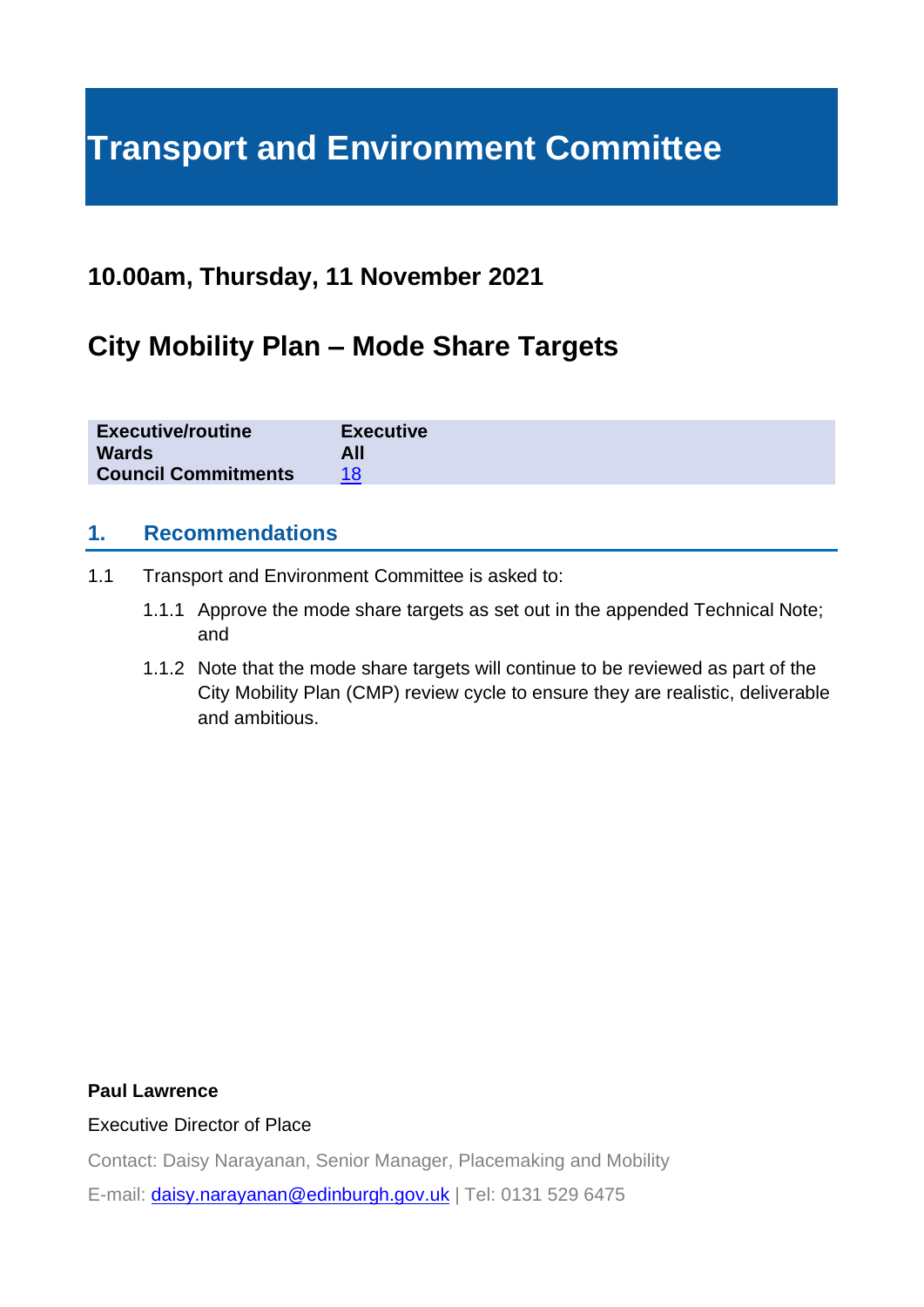**Report**

# **City Mobility Plan – Mode Share Targets**

## **2. Executive Summary**

- 2.1 Edinburgh has an ambitious agenda for change, including to be net zero carbon by 2030 (supported by an achievement target by the end of 2037).
- 2.2 To help achieve these changes, Edinburgh approved a new 10-year plan for mobility and transport – the City Mobility Plan (CMP) in [February 2021.](https://democracy.edinburgh.gov.uk/documents/s31421/City%20Mobility%20Plan%20-%20Combined%20v2.pdf) The CMP addresses the challenge of reducing carbon emissions and how people, goods and services move into and around the city. It also addresses air quality, congestion, accessibility and inclusion, cost of travel and convenience of payment, safety and how to create space for people in the city.
- 2.3 The CMP committed to derive mode share targets to help set a level of measurable ambition for actions and decisions which will deliver a shift towards more sustainable travel within the city. The targets, once approved, will form part of the suite of Key Performance Indicators (KPIs) to support the monitoring of the Plan and will be re-examined as part of the Plan's review cycle to ensure they remain realistic and ambitious. The targets will also help inform proposals for new developments across the city as part of City Plan 2030.
- 2.4 This report seeks approval of the proposed mode share targets, which are based upon planning for a 30% reduction in kilometres (KMs) travelled by car by Edinburgh residents to contribute to the Scottish Government's target of a national reduction of 20% in car KMs by 2030. The proposed higher target for a 30% reduction in car KMs reflects the city's ambition to build on existing levels of connectivity and by delivering the measures set out in the CMP over its 10-year lifespan.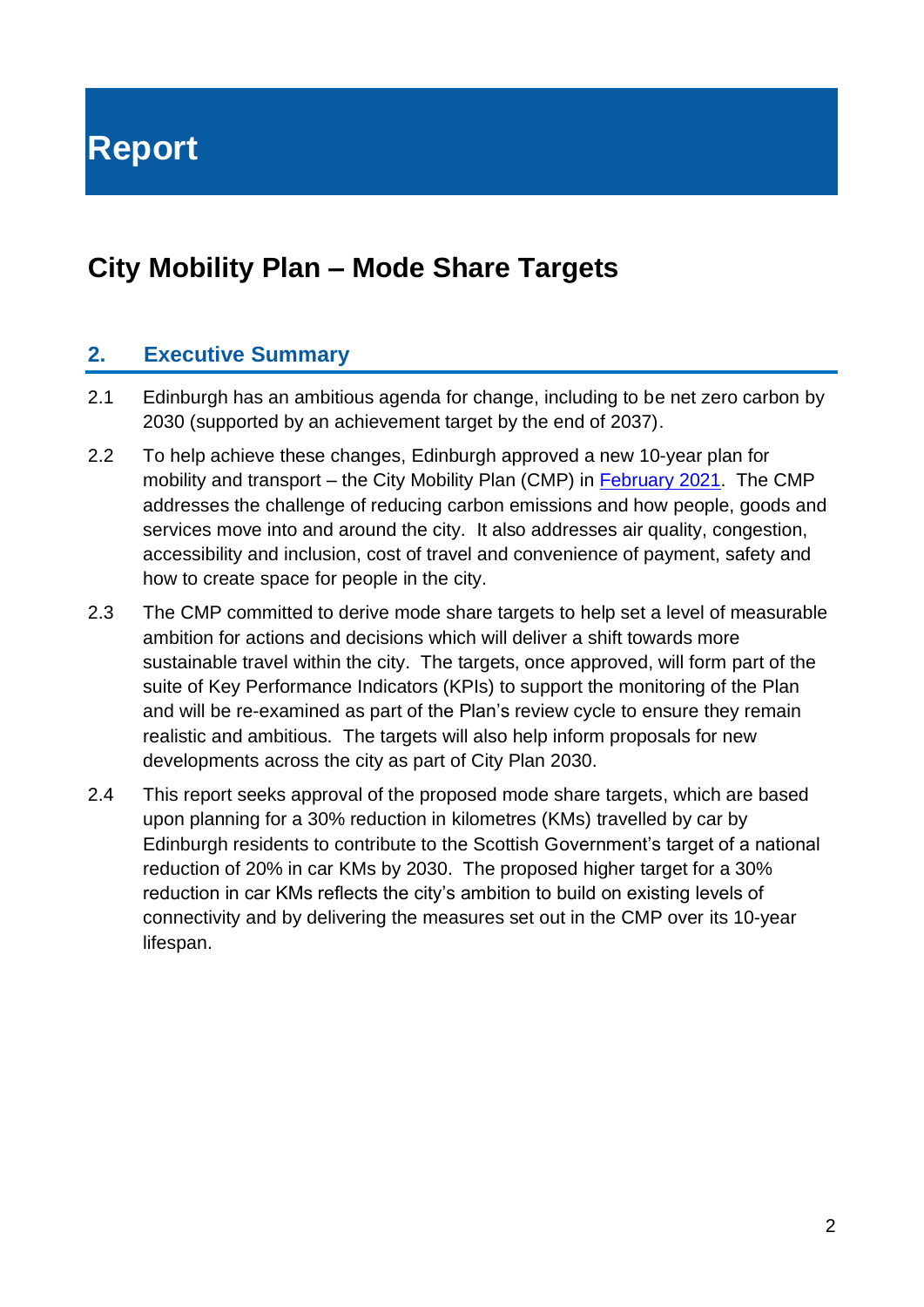# **3. Background**

- 3.1 In December 2020, the Scottish Government published an update to its 2018 Climate Change Plan with targets to reduce emissions by 75% by 2030 and to achieve net zero carbon by 2045. As part of the move towards the reduction in emissions, the updated plan set a target to reduce car KMs driven by 20% by 2030. The updated plan notes that meeting this target will take a cross-sectoral effort going beyond transport, to reduce people's need to travel with more local access to goods and services. Likewise, digital connectivity and flexible working approaches will play a key role.
- 3.2 A Route-Map to achieving the national 20% reduction in car KMs by 2030 is currently being prepared by the Scottish Government and Council officers have requested to be involved in its development. The Route-Map is expected to further inform the support that will be given to help meet this target on a national, regional and local scale.
- 3.3 In addition to the CMP, the Council is progressing several key strategies that are relevant to achieving modal shift. These include the emerging 2030 Climate Strategy; the emerging City Plan 2030 (CP2030); and the recently approved 20-Minute Neighbourhood Strategy: Living Well Locally. The 20-Minute Neighbourhood Strategy is founded on the principle that, where possible, key services and amenities should be accessible within a 10-minute walk of where you live thus reducing the need to make longer car-based trips.
- 3.4 The CP2030 Proposed Plan strategy is centred around the delivery of sustainable development and supports the 20-Minute Neighbourhood Strategy plus a general principle for Edinburgh being a city where citizens do not need to own a car to move around. The mode share targets will support decision-making on new development proposals in line with emerging CP2030.

# **4. Main report**

- 4.1 Mode share relates to the mode of travel used by people when moving from one place to another. The appended Technical Note sets out the proposed mode share targets for consideration. The targets are founded on the baseline evidence available and the Council's ambition to reduce car KMs by 30% by 2030.
- 4.2 In 2019, the Council undertook a citywide travel behaviour survey to better understand how often Edinburgh residents use different modes of travel, how far they travel to work, education and other trips, and by what means. These responses have been used to estimate the total number of trips and distance travelled for residents by purpose and mode of travel thereby providing a 'baseline' from which to measure change from. The methodology used in making these estimations is set out in appended Technical Note.
- 4.3 The proposed baseline (i.e. current mode share) is a snapshot which, whilst representing a useful indication of travel habits, it is not a definitive statement of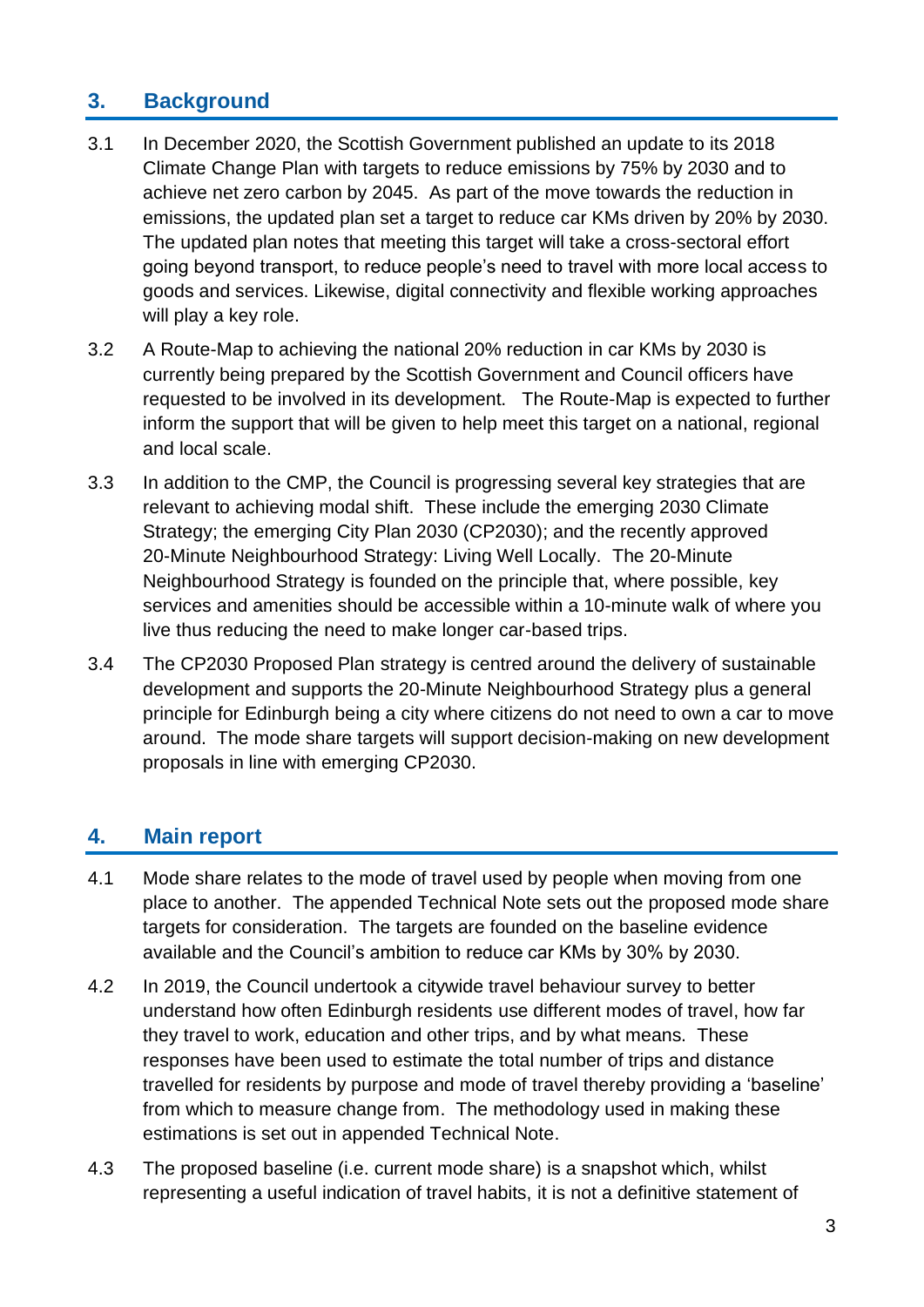exactly how people in Edinburgh were travelling in 2019. Variations across different surveys, such as the 2011 Census and more local surveys such as Sustrans' Edinburgh Bike Life, are to be expected.

- 4.4 In addition, the baseline reflects a situation that will continue to evolve as the move through the COVID-19 pandemic evolves. Current indications are that the amount of homeworking will remain high, with associated reductions in travel to work. Other implications, such as further lifestyle changes, are currently less clear and require continued monitoring.
- 4.5 However, the key is that the percentage level of mode share change is set at an appropriately ambitious level and that the method of analysing travel behaviour is obtained in as consistent a way as possible to enable meaningful comparisons across the Plan's 10-year lifespan.
- 4.6 The mode share targets relate to Edinburgh residents only and not to those commuting into the city from the wider region. The CMP seeks to tackle impacts from those travelling into the city through a range of measures with partners across the city region. Measures include expansion and creation of new regional interchanges, workplace parking levy and parking controls. Exploration of a 'Pay as you Drive' scheme is also noted in the CMP for further consideration to help affect modal shift.
- 4.7 In the city centre, the mode share targets are expected to be exceeded, reflecting the high level of public transport accessibility and planned enhancements supporting walking, wheeling and cycling. The CMP's spatial vision is for a largely car free city centre by 2030, which will be further explored through the next stages of the Edinburgh City Centre Transformation programme.
- 4.8 Despite the pandemic's continuing impact on travel behaviour, the key drivers of the mode share targets remain the same; reducing greenhouse gases, promoting inclusion, reducing poverty, growing a sustainable economy, improving health, making the city much more liveable, and moving towards 'vision zero' etc. These drivers still require the same changes; much less car use and much more walking, cycling and public transport use, facilitated by more liveable streets designed around place, people, and sustainable movement.

# **5. Next Steps**

5.1 The mode share targets, once approved, will form part of the suite of Key Performance Indicators (KPIs) to support the monitoring of the CMP and will be re-examined as part of the Plan's review cycle to ensure they remain realistic and ambitious.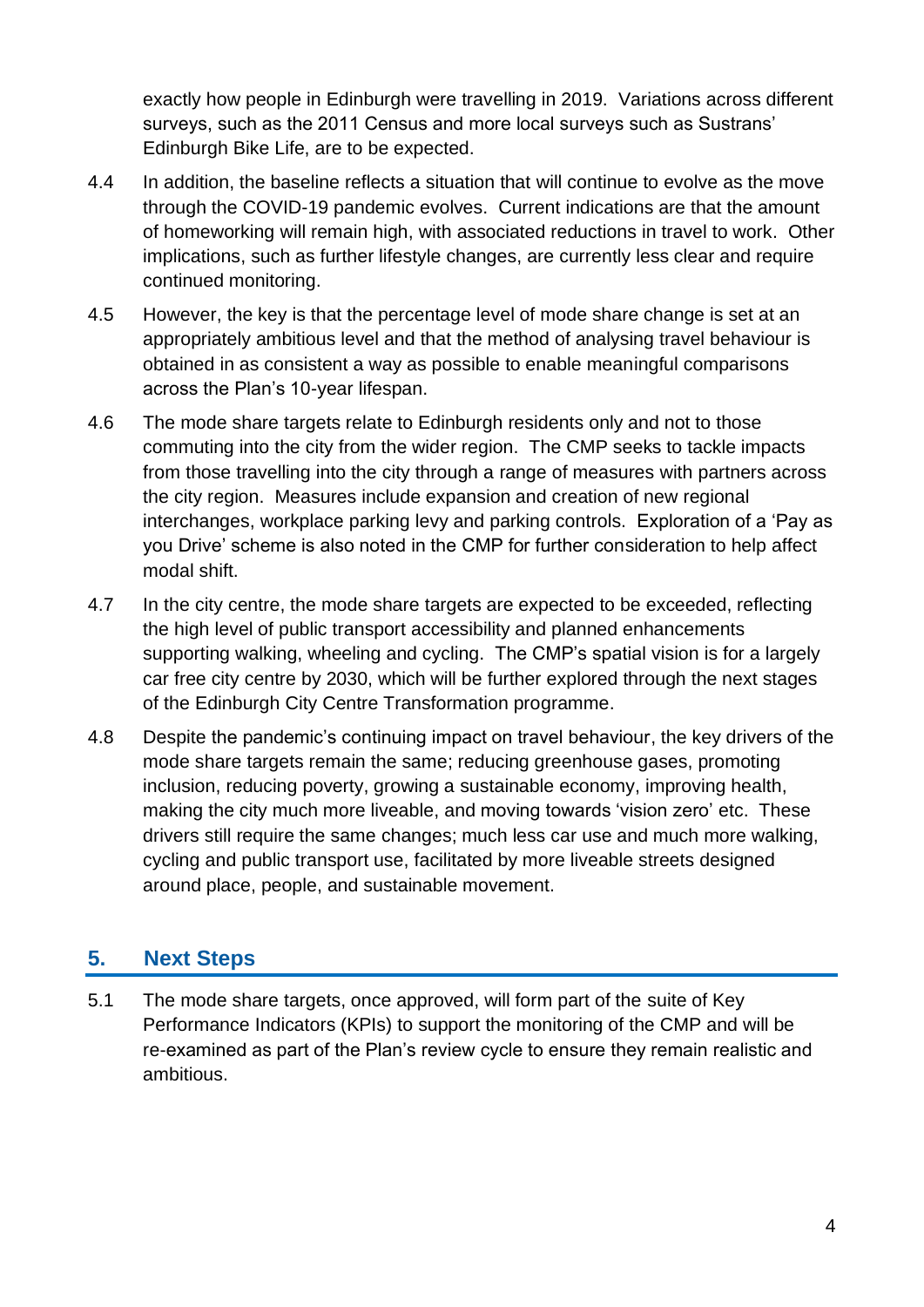# **6. Financial impact**

- 6.1 The CMP Implementation Plan sets out information known at this stage regarding the main financial impacts of the CMP overall. Further detail on spend for individual projects will be informed by the development of action plans and business cases as appropriate.
- 6.2 It is proposed that a citywide travel behaviour survey will be undertaken to support the monitoring of the CMP in line with its review cycles. Undertaking each survey has a cost in the region of £70,000. External funding to support this will be explored.

# **7. Stakeholder/Community Impact**

7.1 Throughout the development of the CMP, a Strategic Environmental Assessment (SEA) and Integrated Impact Assessment (IIA) have been undertaken, both of which informed its refinement and revision. The mode share targets will form a key part in monitoring the Plan and its commitment to moving towards more sustainable travel across the city.

## **8. Background reading/external references**

- 8.1 [Edinburgh City Mobility Plan 2021-2030](https://www.edinburgh.gov.uk/downloads/file/29320/city-mobility-plan-2021-2030-pdf) approved 19 February 2021.
- 8.2 Edinburgh City Plan 2030 [Proposed Plan for Consultation,](https://democracy.edinburgh.gov.uk/documents/s37852/6.1%20-%20City%20Plan%202030%20Approval%20of%20Proposed%20Plan%20for%20Statutory%20Representation%20Period.pdf.pdf) approved 29 September 2021.
- 8.3 [20-Minute Neighbourhood Strategy: Living Well Locally,](https://democracy.edinburgh.gov.uk/documents/s34667/Item%207.10%20-%2020-Minute%20Neighbourhood%20Strategy%20-%20Living%20Well%20Locally.pdf) approved 10 June 2021
- 8.4 [2030 Climate Strategy –](https://democracy.edinburgh.gov.uk/documents/s34649/Item%207.7%20-%202030%20Climate%20Strategy%20-%20Draft%20for%20Consultation.pdf) Draft for Consultation, approved 10 June 2021
- 8.5 [National Transport Strategy 2](https://www.transport.gov.scot/media/47052/national-transport-strategy.pdf) published by Transport Scotland, 5 February 2020.
- 8.6 [Update to the Climate Change Plan 2018 –](https://www.gov.scot/binaries/content/documents/govscot/publications/strategy-plan/2020/12/securing-green-recovery-path-net-zero-update-climate-change-plan-20182032/documents/update-climate-change-plan-2018-2032-securing-green-recovery-path-net-zero/update-climate-change-plan-2018-2032-securing-green-recovery-path-net-zero/govscot%3Adocument/update-climate-change-plan-2018-2032-securing-green-recovery-path-net-zero.pdf?forceDownload=true) 2032 published by the Scottish Government, 16 December 2020.

# **9. Appendices**

9.1 Appendix 1 – Mode Share Targets: Technical Note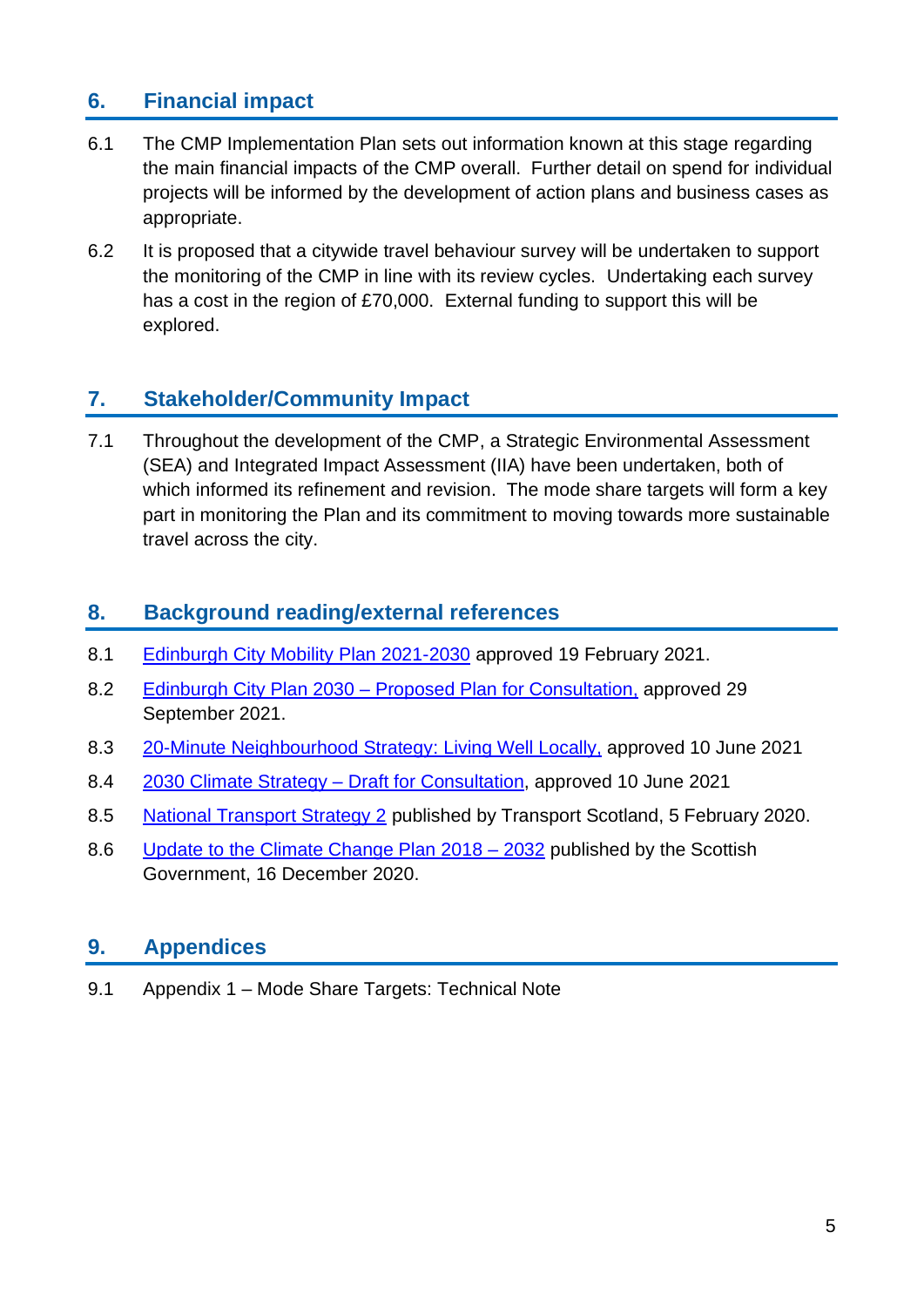# **Appendix 1 - Mode Share Estimates and Targets for 2030: Technical Note**

### **Executive Summary**

The City Mobility Plan (CMP / 'the Plan') committed to derive mode share targets to provide a detailed understanding of the potential for more people to travel sustainably around the city. The aim of these targets is to help set a level of measurable ambition for actions and decisions which will deliver a shift towards greater sustainable travel. The targets will be one of a suite of Key Performance Indicators (KPIs) to support the monitoring of the Plan and will be re-examined as part of its review cycle to ensure they remain realistic and ambitious. The targets will also help inform proposals for new developments across the city as part of City Plan 2030.

The proposed mode share targets are based upon planning for a 30% reduction in kilometres (KMs) travelled by car by Edinburgh residents to contribute to Scottish Government's target of a national reduction of 20% in car kms by 2030. The proposed higher target for a 30% reduction in car KMs reflects the city's ambition to build on existing levels of connectivity by delivering the measures set out in the CMP over its 10-year lifespan.

Summary Table A details the change in the number of trips by mode required to reduce cay kms by 30% by 2030. Summary Table B shows the mode share targets that would result in the required changes to the number of trips by mode.

|                 | <b>Change in Kms</b> |        |                 |        |
|-----------------|----------------------|--------|-----------------|--------|
|                 | <b>Travelled per</b> | ℅      | Change in trips | %      |
|                 | week                 | Change | made per week   | Change |
| Car             | $-7,994,000$         | $-30%$ | $-613,400$      | $-32%$ |
|                 |                      |        |                 |        |
| <b>Walking</b>  | 223,000              | 3%     | 94,900          | 3%     |
| Cycle           | 924,000              | 35%    | 220,100         | 53%    |
| <b>Bus/Tram</b> | 6,338,000            | 26%    | 277,100         | 8%     |
| Rail            | 510,000              | 12%    | 21,300          | 13%    |

**Summary Table A: Required change in trips and distance travelled to reduce car KMs by 30% by 2030**

#### **Summary Table B: Mode share targets to effect 30% reduction in car KMs by 2030**

|             | <b>All Trips</b> |        | <b>Trips to Work</b> |               | <b>Trips to</b><br><b>Education</b> |               | <b>Other trips</b> |        |
|-------------|------------------|--------|----------------------|---------------|-------------------------------------|---------------|--------------------|--------|
| <b>Mode</b> |                  |        |                      |               |                                     |               |                    |        |
| share       | <b>Current</b>   | Target | <b>Current</b>       | <b>Target</b> | <b>Current</b>                      | <b>Target</b> | <b>Current</b>     | Target |
| Car         | 21%              | 14%    | 34%                  | 24%           | 5%                                  | 3%            | 17%                | 11%    |
| Walking     | 36%              | 37%    | 18%                  | 20%           | 32%                                 | 32%           | 43%                | 44%    |
| Cycle       | 4%               | 7%     | 5%                   | 9%            | 6%                                  | 7%            | 4%                 | 6%     |
| Bus/Tram    | 37%              | 40%    | 42%                  | 47%           | 56%                                 | 57%           | 34%                | 37%    |
| Rail        | 2%               | 2%     | 1%                   | 1%            | 1%                                  | 1%            | 2%                 | 2%     |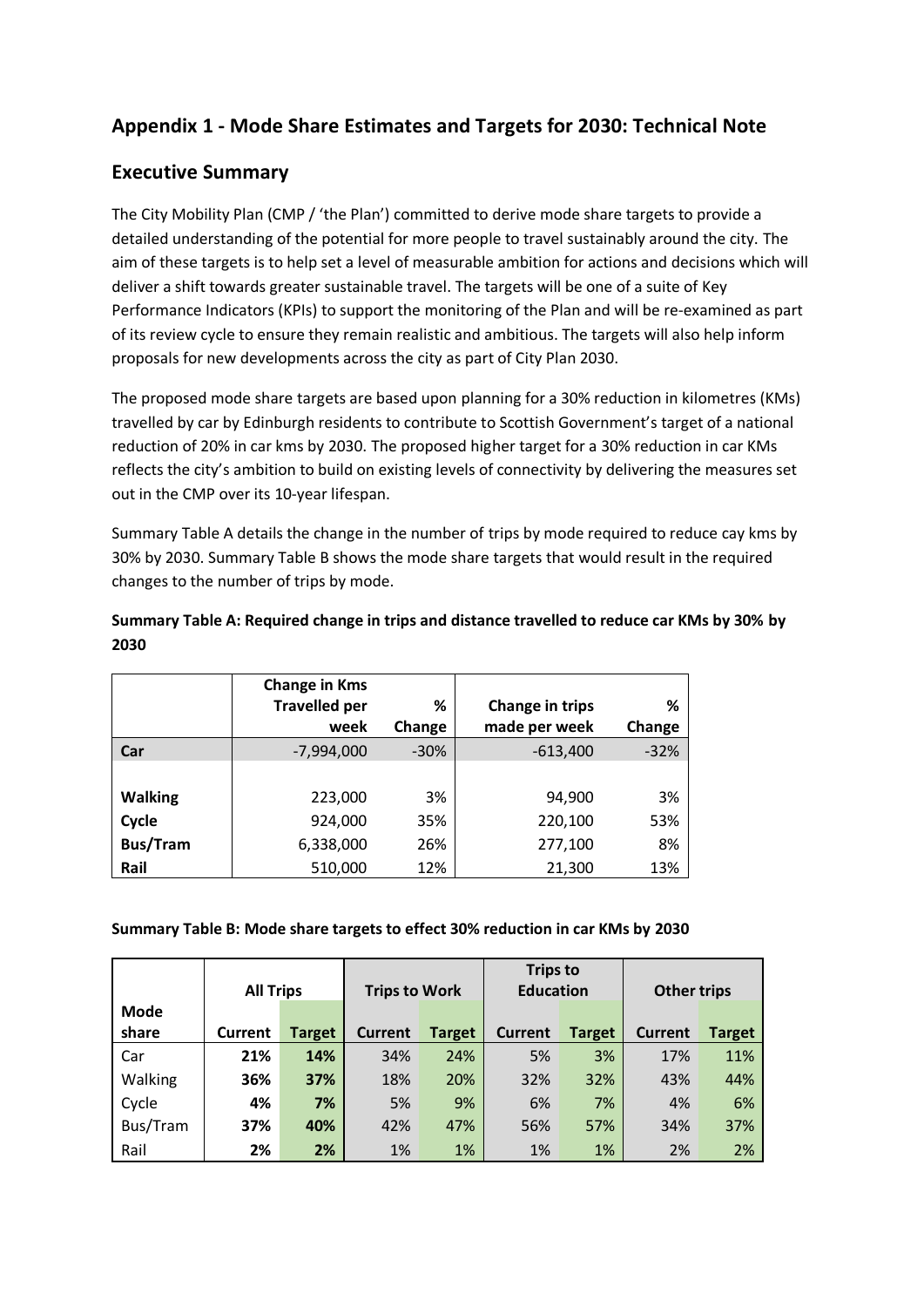# **Background**

#### City Mobility Plan

The City Mobility Plan 2021 – 2030 was approved by Transport and Environment Committee on 19 February 2021. The Plan was prepared alongside the emerging City Plan 2030 to help Edinburgh connect through a safer and more inclusive carbon neutral transport system - delivering a healthier, thriving, fairer and compact capital city and a higher quality of life for all residents. The Plan is intended to improve health, wellbeing, equality and inclusion; to support inclusive and sustainable economic growth and respond to climate change; and to protect and enhance our environment. To help achieve this, key objectives of the Plan include:

- Encourage behaviour change to support the use of sustainable travel modes;
- Increase the proportion of trips people make by active and sustainable travel modes;
- Reduce harmful emissions from road transport;
- Reduce the need to travel and distances travelled; and
- Reduce vehicular dominance and improve the quality of our streets.

Based upon survey data, CMP sets out how Edinburgh's residents are travelling to work, education and for other trips such as shopping and leisure. The CMP committed to derive mode share targets to provide a detailed understanding of the potential for more people to travel sustainably around the city. These targets are intended to support the monitoring of the CMP and will help inform proposals for new developments across the city as part of City Plan 2030.

#### Scottish Government Climate Change Plan

In December 2020, Scottish Government published an [update to its 2018 Climate Change Plan](https://www.gov.scot/publications/securing-green-recovery-path-net-zero-update-climate-change-plan-20182032/documents/) with ambitious targets to end Scotland's contribution to climate change by 2045. The update commits to reduce emissions from the 1990 level by 75% by 2030 and to achieve net zero by 2045. As part of the move towards the reduction in emissions, the updated plan sets a target to reduce car KMs driven by 20% by 2030. The mode share targets set out in this technical note are based upon the changes to travel behaviour necessary to reduce car KMs by Edinburgh's residents by at least 30%.

#### Establishing a Baseline to Understand and Measure Travel Behaviour

Between September and December 2019, nearly 5,200 of Edinburgh's residents were surveyed with the objectives of:

- Understanding current travel and transport behaviour among residents of Edinburgh;
- Understanding motivations and barriers to switching to more sustainable transport choices; and
- Establishing baseline measures to be monitored via future waves of the Edinburgh People Survey (EPS)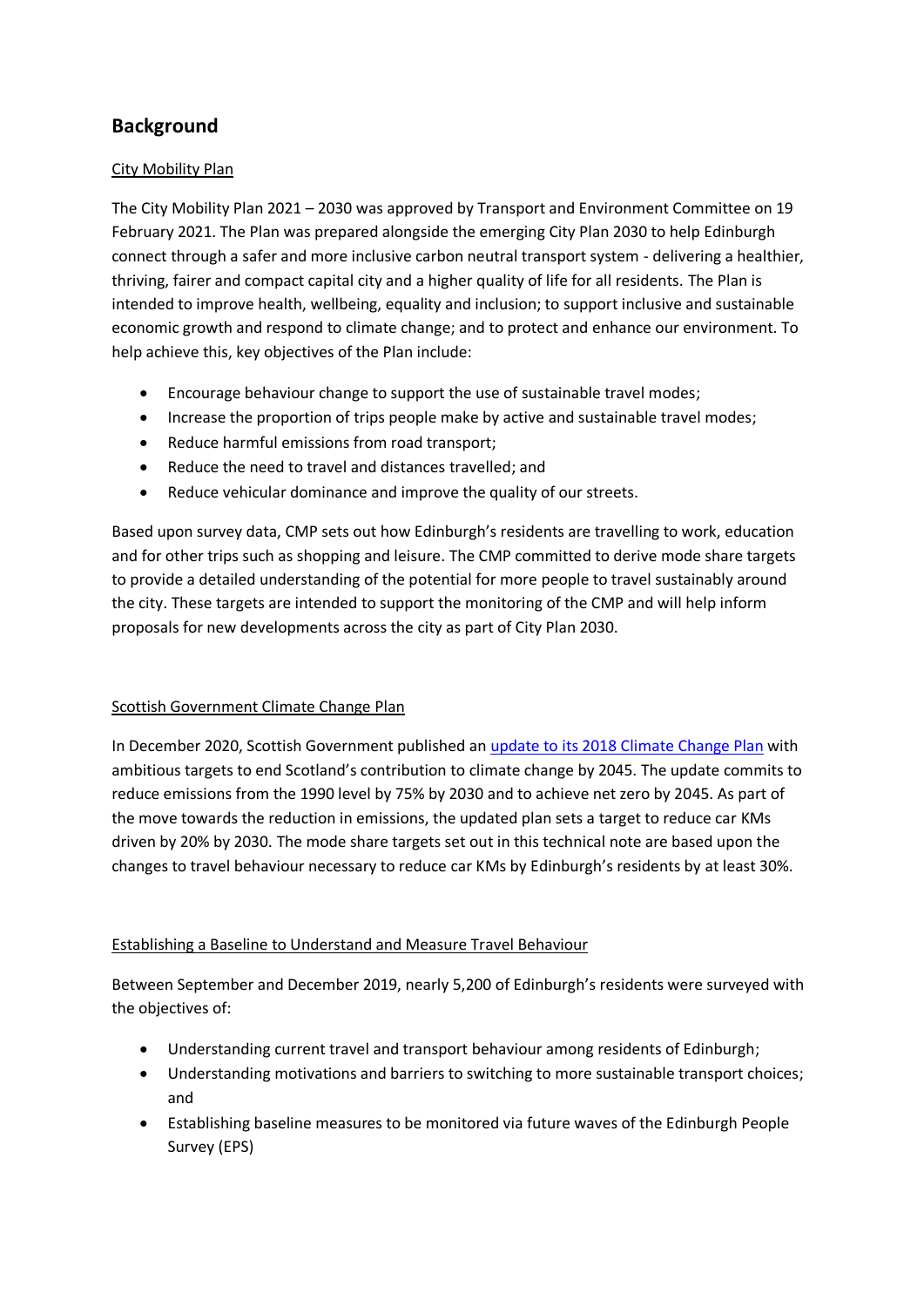The surveys were conducted on street and in resident's home and were spread evenly between the 17 Council electoral wards. To provide a representative sample of Edinburgh residents, quotas were set on age, gender, ethnicity and working status. The sampling and method of survey was replicated to match the Edinburgh people survey to ensure data comparability.

The results of the Travel Behaviour Survey have been used to estimate mode and distance travelled by Edinburgh's population for trips to work, trips to education and other trips such as for shopping and leisure.

The 2019 Travel Behaviour Survey baseline is a snapshot which, whilst representing a useful indication of travel habits, and a base against which changes can be measured if a similar survey is repeated, is not a definitive statement of exactly how people in Edinburgh were travelling in 2019. It needs to be viewed alongside other evidence, for example, the 2011 and upcoming 2022 censuses, Scottish Household Survey results, other surveys such as that carried out for the 'Bikelife' reports. Road and path-side counters also play a role in helping to inform our understanding of travel behaviours; however this latter method is less effective as it cannot determine who is making the trip, trip purpose or points of origin/destination.

For example, Bike Life reported that 8% of the city's residents' cycle to work or for education, which is higher than that reported for the Citywide Travel Behaviour Survey and the Scottish Household Survey. Variations like this are to be expected, however the key is that the percentage level of change is set at an appropriately ambitious level and that the method of analysing travel behaviour is obtained in a consistent manner as possible to enable more meaningful comparisons across the Plan's 10 year lifespan.

In addition, the baseline reflects a situation that will inevitability evolve following the COVID-19 pandemic. Current indications are that the amount of homeworking will increase significantly, with associated reductions in travel to work, but with other implications that are currently less clear such as lifestyle changes.

Despite COVID-19, the key drivers of the targets remain the same, reducing greenhouse gases, promoting inclusion and a sustainable economy, improving health, making the city much more liveable, and moving towards 'vision zero'. These still require the same changes; much less car use and much more walking, cycling and public transport use, facilitated by more liveable streets designed around place, people, and sustainable movement.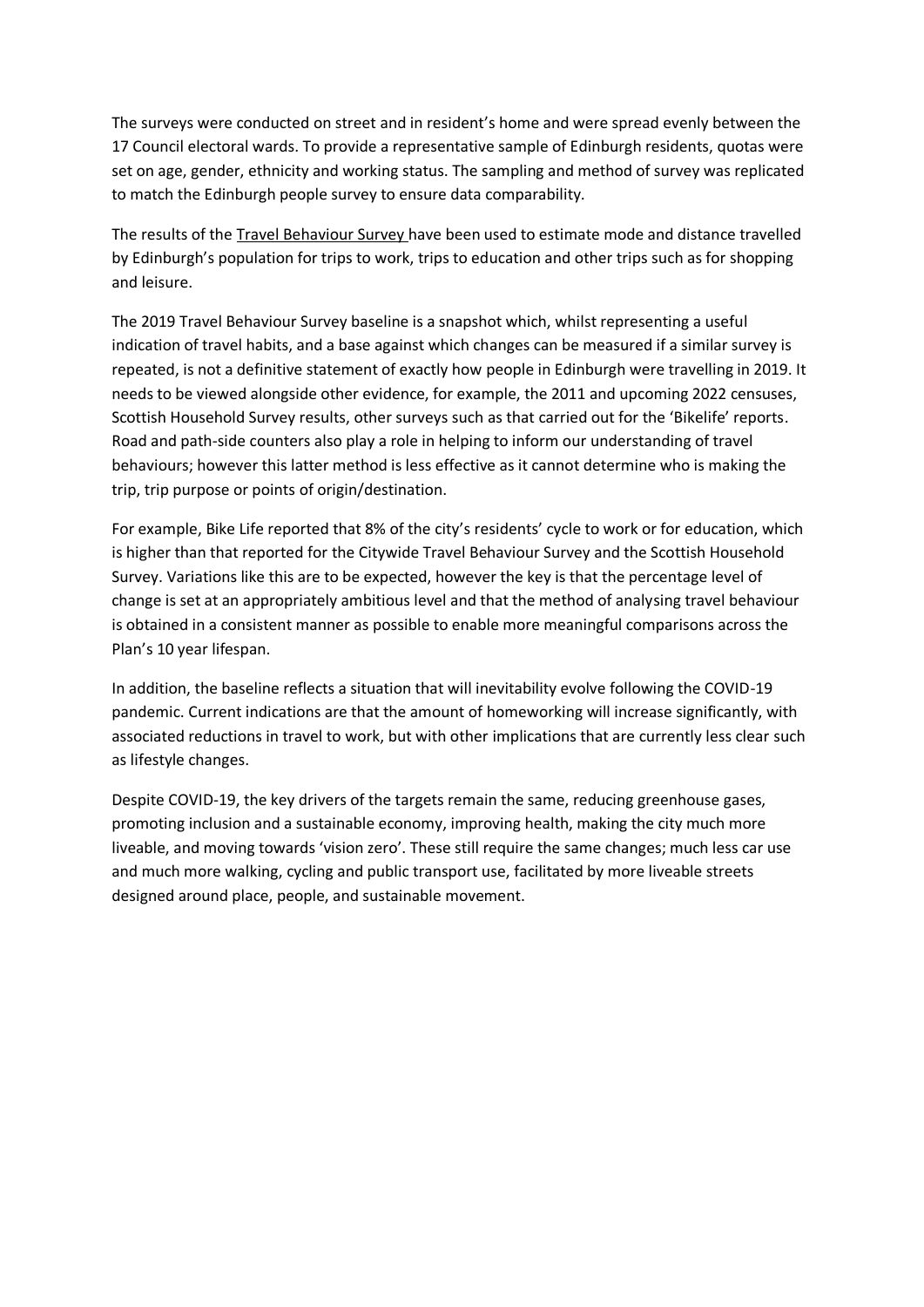### **Mode Share**

Mode share relates to the mode of transport used by people when travelling. The 2011 census collected comprehensive information on how people travel to work and education and other national surveys, such as the Scottish Household Survey, has collected information on other travel behaviour, though due to sample size of the survey, the results are not easily useable at small area level.

Mode share is traditionally considered in terms of the proportion of a population using different modes of a transport for a set purpose. However, this definition does not account for the frequency of mode use or the distance travelled. The proportion of all trips made by a particular mode of transport is very different from the share of KMs travelled by mode of transport with Active travel trips (walking/wheeling and cycling) tending to be shorter than trips made by motorised transport.

The 2019 Citywide Travel Behaviour Survey asked respondents how often they use different modes of transport, how far they travel to work and education and by what means. The survey responses have been used to estimate the total number of trips and distance travelled for Edinburgh residents by purpose and mode of transport. The methodology used in making these estimations is set out in the methodology section of this report. Table 1 shows the average trip distance, by mode, for travel to work or education.

|              | Average (mean) trip distance - |  |  |  |
|--------------|--------------------------------|--|--|--|
| Mode         | <b>KMs</b>                     |  |  |  |
|              |                                |  |  |  |
| Car (Driver) | 13.8                           |  |  |  |
| Walking      | 2.4                            |  |  |  |
| Bicycle      | 6.3                            |  |  |  |
| Bus          | 7.0                            |  |  |  |
| Rail         | 28.2                           |  |  |  |
| All modes    | 11.7                           |  |  |  |

#### **Table 1. Trip Distance by Mode (KMs) for travel to work or education**

Table 2 shows the mode share of all trips being made by Edinburgh residents and Table 3 shows the mode share in terms of the KMs travelled.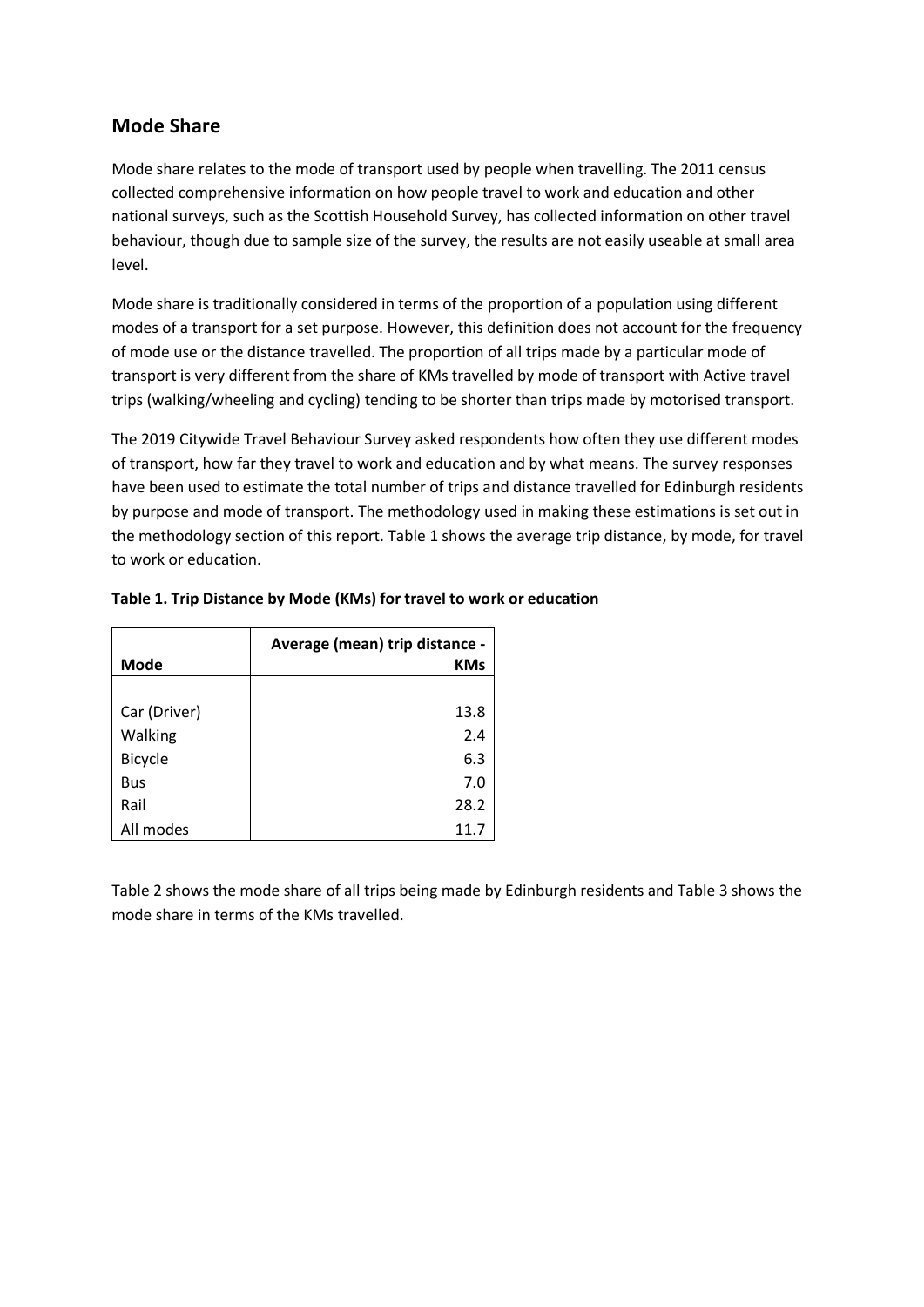|                    |              | <b>All Trips</b>     |              | <b>Trips to Work</b> |              | <b>Trips to</b><br><b>Education</b> |              | <b>Trips Other</b> |  |
|--------------------|--------------|----------------------|--------------|----------------------|--------------|-------------------------------------|--------------|--------------------|--|
| <b>Current</b>     | <b>Trips</b> | <b>Mode</b><br>share | <b>Trips</b> | <b>Mode</b><br>share | <b>Trips</b> | <b>Mode</b><br>share                | <b>Trips</b> | Mode<br>share      |  |
|                    |              |                      |              |                      |              |                                     |              |                    |  |
| Car                | 1,927,900    | 21%                  | 787,600      | 34%                  | 22,100       | 5%                                  | 1,118,100    | 17%                |  |
| Walking            | 3,390,400    | 36%                  | 410,100      | 18%                  | 131,600      | 32%                                 | 2,848,800    | 43%                |  |
| Cycle              | 412,900      | 4%                   | 108,500      | 5%                   | 26,300       | 6%                                  | 278,100      | 4%                 |  |
| Bus/Tram           | 3,460,800    | 37%                  | 957,300      | 42%                  | 233,200      | 56%                                 | 2,270,300    | 34%                |  |
| Rail               | 158,700      | 2%                   | 24,100       | 1%                   | 3,600        | 1%                                  | 131,000      | 2%                 |  |
| <b>Total Trips</b> | 9,350,600    |                      | 2,287,600    |                      | 416,800      |                                     | 6,646,200    |                    |  |
|                    |              |                      |              |                      |              |                                     |              |                    |  |

**Table 2. Mode share of trips made by Edinburgh residents (trips per week)**

#### **Table 3. Mode share of KMs travelled by Edinburgh residents (distance travelled per week)**

|          | <b>All Trips</b> |             | <b>Trips to Work</b> |       | <b>Trips to Education</b> |       | <b>Trips Other</b> |             |
|----------|------------------|-------------|----------------------|-------|---------------------------|-------|--------------------|-------------|
|          | 1,000s           |             | 1,000s               |       | 1,000s                    |       | 1,000s             |             |
|          | <b>Kms</b>       | <b>Mode</b> | <b>Kms</b>           | Mode  | <b>Kms</b>                | Mode  | <b>Kms</b>         | <b>Mode</b> |
| Current  | <b>Travelled</b> | share       | <b>Travelled</b>     | share | <b>Travelled</b>          | share | <b>Travelled</b>   | share       |
|          |                  |             |                      |       |                           |       |                    |             |
| Car      | 26,647           | 40%         | 11,060               | 54%   | 170                       | 8%    | 15,417             | 35%         |
| Walking  | 8.299            | 13%         | 1,046                | 5%    | 289                       | 13%   | 6,965              | 16%         |
| Cycle    | 2,610            | 4%          | 744                  | 4%    | 120                       | 6%    | 1,746              | 4%          |
| Bus/Tram | 24,124           | 37%         | 6,779                | 33%   | 1,533                     | 71%   | 15,812             | 36%         |
| Rail     | 4.412            | 7%          | 679                  | 3%    | 40                        | 2%    | 3,694              | 8%          |
|          | 66,092           |             | 20,308               |       | 2,152                     |       | 43,633             |             |
|          |                  |             |                      |       |                           |       |                    |             |

The tables indicate that whilst walking accounts for a very high proportion of all trips being made each week, as the trips tend to be relatively short, they account for a relatively small proportion of the KMS travelled. Conversely, car trips only account for around 20% of all trips being made but in terms of the KMs travelled, the proportion is almost double. Bus/Tram is the most popular mode of travel overall for Edinburgh residents both in terms of the number of trips and the distance travelled.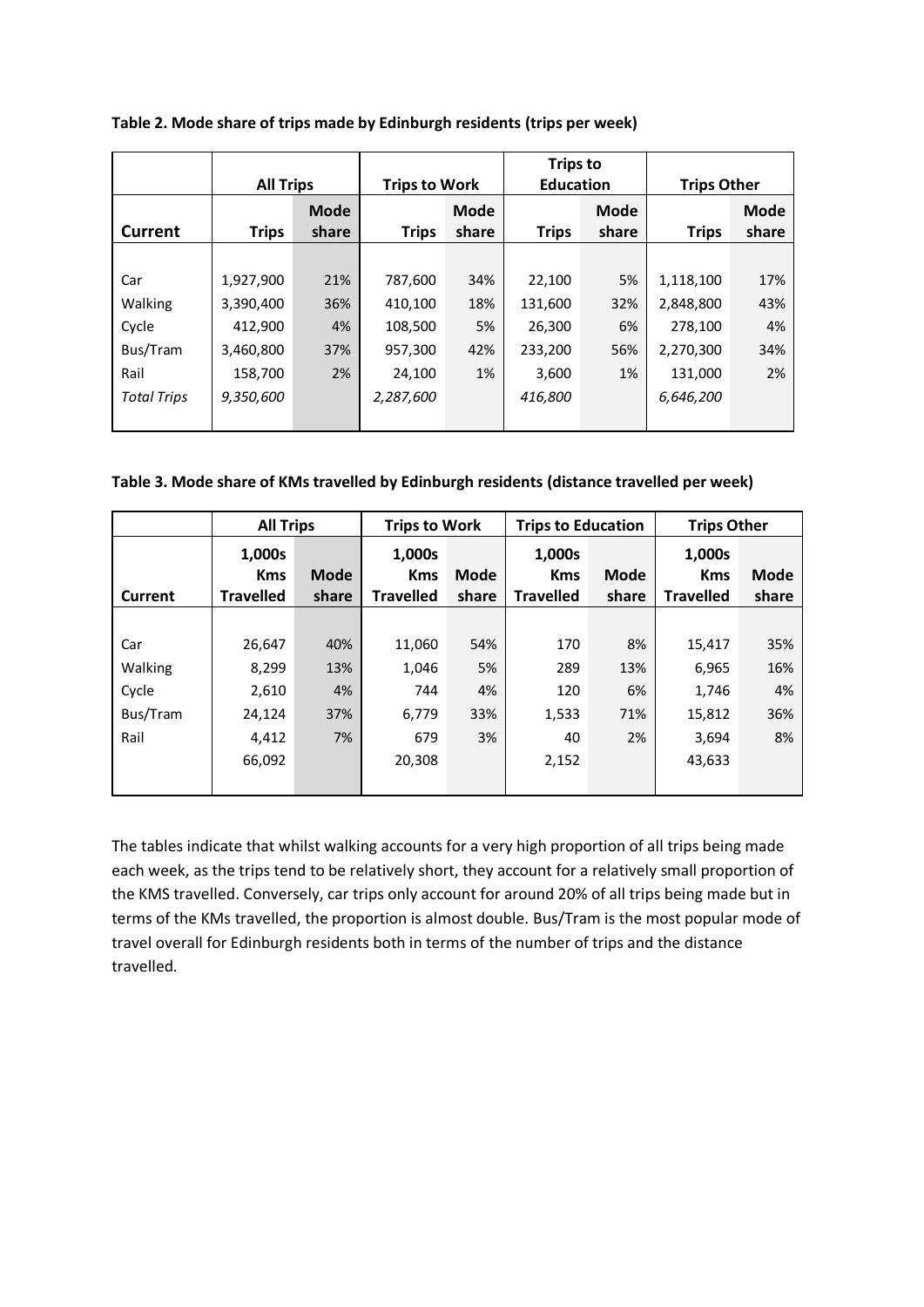### **Mode Share Targets**

The CMP committed to derive mode share targets to provide a detailed understanding of the potential for more people to travel sustainably around the city. These targets are intended to support the monitoring of the CMP and will help inform proposals for new developments across the city as part of City Plan 2030.

In accordance with CMP objectives and the Scottish Government's Climate Change Plan, the targets for mode share have been derived with the aim of reducing the amount of travel by car by increasing trips made using active travel modes and greater use of public transport for longer trips. Mode share targets is one of a suite of Key Performance Indicators (KPIs) set by the CMP to allow the Council to measure the success of delivering the package of measures in the CMP, and to set a level of ambition to help direct actions and decisions which will deliver a shift towards more sustainable travel.

As part of its Climate Change Plan, the Scottish Government is seeking a 20% reduction in car trips (in terms of distance travelled) by 2030. In order to meet this objective, it is likely that car travel to, from and within the large urban areas of Scotland will need to be reduced by more than 20%. To that end, the mode share targets proposed, are based upon the premise of reducing the distance of car trips made by Edinburgh residents by 30%.

#### Target Assumptions

The targets have been derived under the assumption that half of all short trips (trips under 3.2KMs or 2 miles) that are currently made by car could be moved to active travel modes and a quarter of intermediate trips (3.2 to 8 KMs) could likewise be made using active travel modes. Of those trips moved from car to active travel, half of short trips are targeted to become cycling trips and half walking. Trips of 3.2 to 8 KMs are less likely to be made by walking and the assumption is that 90% of the intermediate trips moved from car would be to cycling with 10% to walking.

It is unlikely that significant numbers of trips of over 8 KMs could be moved from car to active travel modes and so, the remainder of the 30% reduction in car KMs is targeted to move trips from car to public transport. The distribution of trips moved from car to bus/tram and rail is assumed to be the same distribution as the share of trips currently being made by these modes.

Table 4 shows the target change in trips made and distance travelled by each mode required to reduce car KMs by 30%.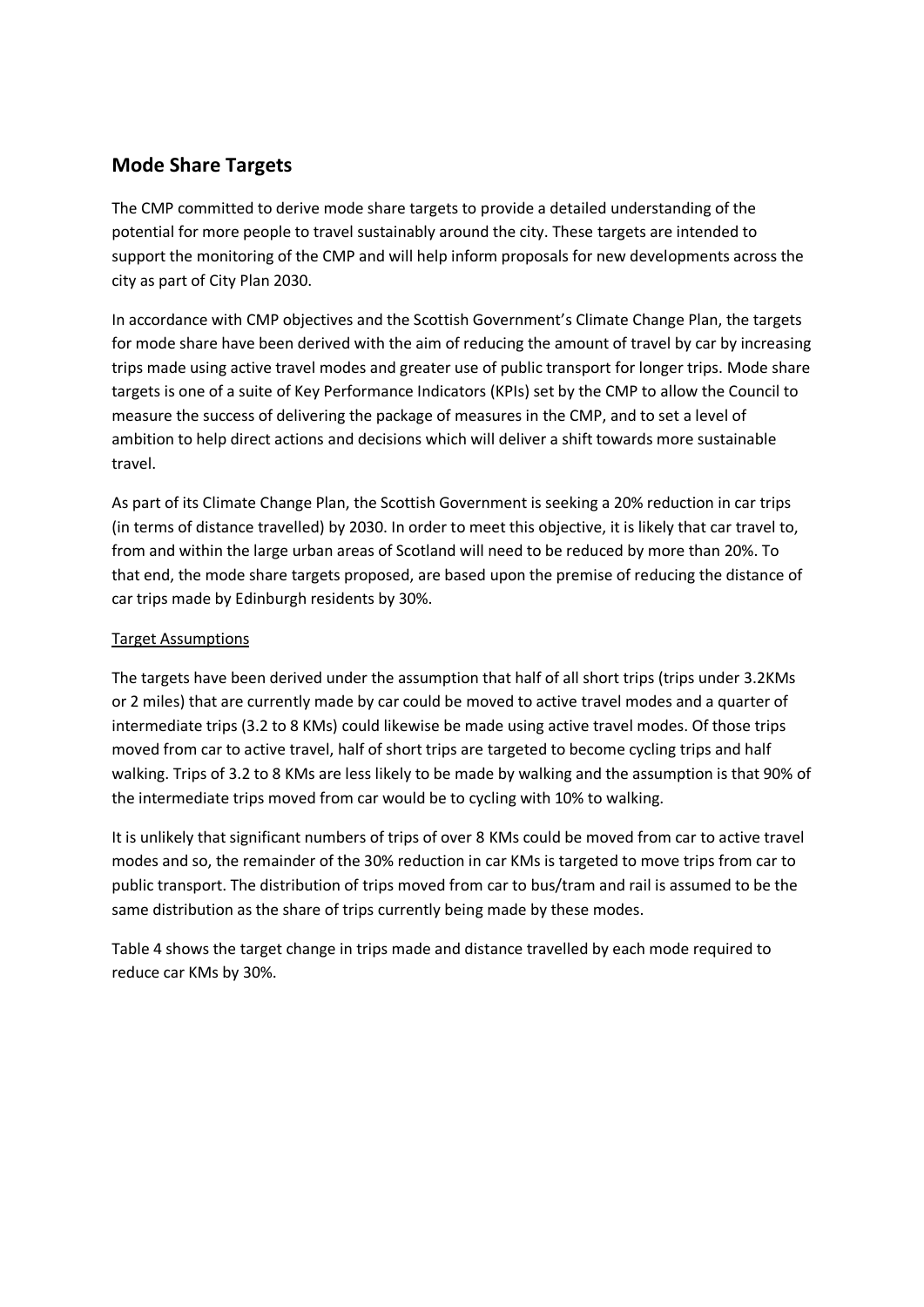#### **Table 4. Target change in average weekly KMs travelled and trips made**

|                 | <b>Change in Kms</b> |        |                 |        |
|-----------------|----------------------|--------|-----------------|--------|
|                 | <b>Travelled per</b> | %      | Change in trips | %      |
|                 | week                 | Change | made per week   | Change |
| Car             | $-7,994,000$         | $-30%$ | $-613,400$      | $-32%$ |
|                 |                      |        |                 |        |
| <b>Walking</b>  | 223,000              | 3%     | 94,900          | 3%     |
| Cycle           | 924,000              | 35%    | 220,100         | 53%    |
| <b>Bus/Tram</b> | 6,338,000            | 26%    | 277,100         | 8%     |
| Rail            | 510,000              | 12%    | 21,300          | 13%    |

#### Targets

Tables 5 and 6 show the resulting mode share targets, by purpose of journey, that are required to reduce car KMs travelled by Edinburgh residents by 30%. Table 5 shows the targets in terms of the KMs travelled per week and Table 6 shows the target mode share in terms of trips made per week.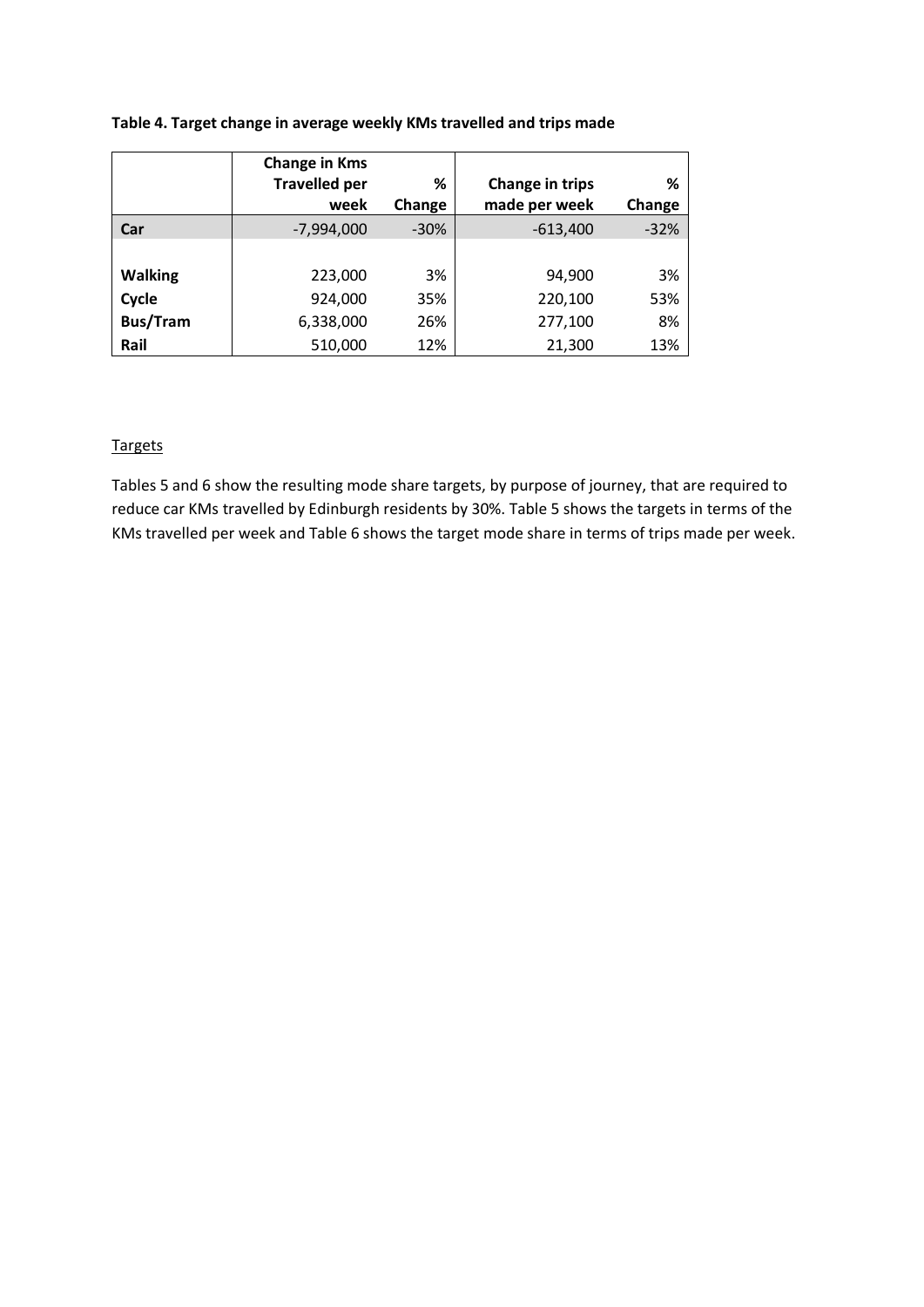|                  | <b>All Trips</b> |               | <b>Trips to Work</b> |               | <b>Trips to Education</b> |               | <b>Trips Other</b> |             |
|------------------|------------------|---------------|----------------------|---------------|---------------------------|---------------|--------------------|-------------|
|                  |                  |               |                      |               |                           |               |                    |             |
|                  | <b>Kms</b>       | <b>Mode</b>   | <b>Kms</b>           | Mode          | <b>Kms</b>                | <b>Mode</b>   | <b>Kms</b>         | <b>Mode</b> |
| <b>Current</b>   | <b>Travelled</b> | share         | <b>Travelled</b>     | share         | <b>Travelled</b>          | share         | <b>Travelled</b>   | share       |
|                  |                  |               |                      |               |                           |               |                    |             |
| Car              | 26,647,000       | 40%           | 11,060,000           | 54%           | 170,000                   | 8%            | 15,417,000         | 35%         |
| Walking          | 8,299,000        | 13%           | 1,046,000            | 5%            | 289,000                   | 13%           | 6,965,000          | 16%         |
| Cycle            | 2,610,000        | 4%            | 744,000              | 4%            | 120,000                   | 6%            | 1,746,000          | 4%          |
| Bus/Tram         | 24,124,000       | 37%           | 6,779,000            | 33%           | 1,533,000                 | 71%           | 15,812,000         | 36%         |
| Rail             | 4,412,000        | 7%            | 679,000              | 3%            | 40,000                    | 2%            | 3,694,000          | 8%          |
|                  | 66,092,000       |               | 20,308,000           |               | 2,152,000                 |               | 43,633,000         |             |
|                  |                  |               |                      |               |                           |               |                    |             |
|                  |                  |               |                      |               |                           |               |                    |             |
|                  | <b>Kms</b>       | <b>Mode</b>   | <b>Kms</b>           | <b>Mode</b>   | <b>Kms</b>                | <b>Mode</b>   | <b>Kms</b>         | <b>Mode</b> |
| <b>Target</b>    | <b>Travelled</b> | share         | <b>Travelled</b>     | share         | <b>Travelled</b>          | share         | <b>Travelled</b>   | share       |
|                  |                  |               |                      |               |                           |               |                    |             |
| Car              | 18,653,000       | 28%           | 7,740,000            | 38%           | 118,000                   | 5%            | 10,796,000         | 25%         |
| Walking          | 8,521,000        | 13%           | 1,139,000            | 6%            | 293,000                   | 14%           | 7,089,000          | 16%         |
| Cycle            | 3,533,000        | 5%            | 1,126,000            | 6%            | 131,000                   | 6%            | 2,277,000          | 5%          |
| Bus/Tram         | 30,462,000       | 46%           | 9,399,000            | 46%           | 1,569,000                 | 73%           | 19,495,000         | 45%         |
| Rail             | 4,922,000        | 7%            | 904,000              | 4%            | 41,000                    | 2%            | 3,977,000          | 9%          |
|                  | 66,092,000       |               | 20,308,000           |               | 2,152,000                 |               | 43,633,000         |             |
|                  |                  |               |                      |               |                           |               |                    |             |
| <b>Change in</b> |                  |               |                      |               |                           |               |                    |             |
| <b>KMs</b>       | <b>Kms</b>       | %             | <b>Kms</b>           | %             | <b>Kms</b>                | %             | <b>Kms</b>         | %           |
| travelled        | <b>Travelled</b> | <b>Change</b> | <b>Travelled</b>     | <b>Change</b> | <b>Travelled</b>          | <b>Change</b> | <b>Travelled</b>   | Change      |
| Car              | $-7,994,000$     | $-30%$        | $-3,320,000$         | $-30%$        | $-53,000$                 | $-31%$        | $-4,621,000$       | $-30%$      |
| Walking          | 223,000          | 3%            | 94,000               | 9%            | 4,000                     | 2%            | 124,000            | 2%          |
| Cycle            | 924,000          | 35%           | 382,000              | 51%           | 11,000                    | 9%            | 531,000            | 30%         |
| <b>Bus/Tram</b>  | 6,338,000        | 26%           | 2,620,000            | 39%           | 36,000                    | 2%            | 3,683,000          | 23%         |
| Rail             | 510,000          | 12%           | 225,000              | 33%           | 2,000                     | 4%            | 283,000            | 8%          |

### **Table 5. Mode share targets: KMs travelled per week by mode of travel**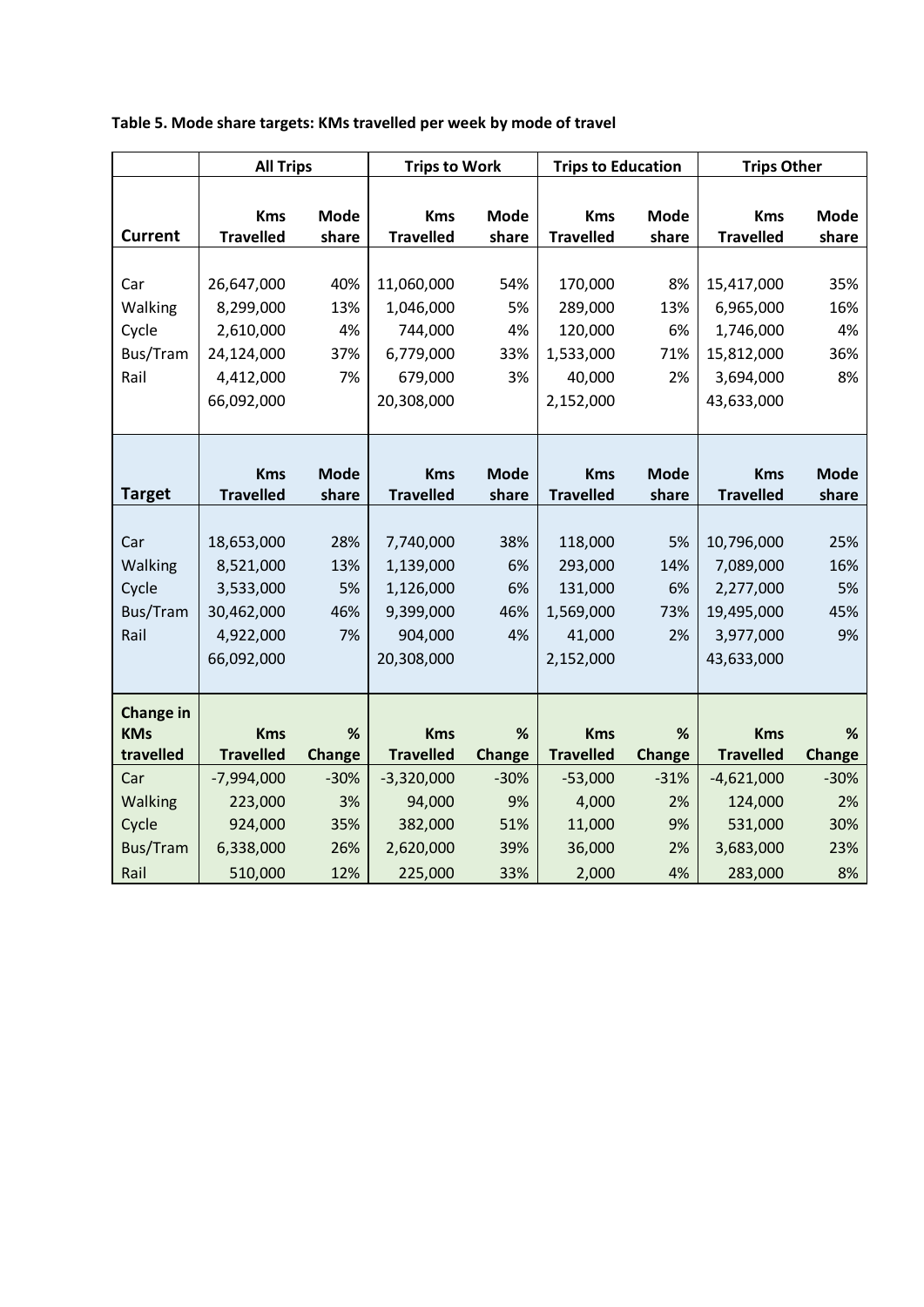|                  | <b>All Trips</b> |               | <b>Trips to Work</b> |               | <b>Trips to Education</b> |               | <b>Trips Other</b> |             |
|------------------|------------------|---------------|----------------------|---------------|---------------------------|---------------|--------------------|-------------|
|                  |                  | <b>Mode</b>   |                      | <b>Mode</b>   |                           | <b>Mode</b>   |                    | <b>Mode</b> |
| <b>Current</b>   | <b>Trips</b>     | share         | <b>Trips</b>         | share         | <b>Trips</b>              | share         | <b>Trips</b>       | share       |
|                  |                  |               |                      |               |                           |               |                    |             |
| Car              | 1,927,900        | 21%           | 787,600              | 34%           | 22,100                    | 5%            | 1,118,100          | 17%         |
| Walking          | 3,390,400        | 36%           | 410,100              | 18%           | 131,600                   | 32%           | 2,848,800          | 43%         |
| Cycle            | 412,900          | 4%            | 108,500              | 5%            | 26,300                    | 6%            | 278,100            | 4%          |
| Bus/Tram         | 3,460,800        | 37%           | 957,300              | 42%           | 233,200                   | 56%           | 2,270,300          | 34%         |
| Rail             | 158,700          | 2%            | 24,100               | 1%            | 3,600                     | 1%            | 131,000            | 2%          |
|                  | 9,350,600        |               | 2,287,600            |               | 416,800                   |               | 6,646,200          |             |
|                  |                  |               |                      |               |                           |               |                    |             |
|                  |                  | <b>Mode</b>   |                      | <b>Mode</b>   |                           | <b>Mode</b>   |                    | <b>Mode</b> |
| <b>Target</b>    | <b>Trips</b>     | share         | <b>Trips</b>         | share         | <b>Trips</b>              | share         | <b>Trips</b>       | share       |
|                  |                  |               |                      |               |                           |               |                    |             |
| Car              | 1,314,400        | 14%           | 537,700              | 24%           | 14,400                    | 3%            | 762,400            | 11%         |
| Walking          | 3,485,300        | 37%           | 448,100              | 20%           | 133,400                   | 32%           | 2,903,800          | 44%         |
| Cycle            | 633,000          | 7%            | 197,900              | 9%            | 29,300                    | 7%            | 405,700            | 6%          |
| Bus/Tram         | 3,737,900        | 40%           | 1,071,000            | 47%           | 235,900                   | 57%           | 2,431,000          | 37%         |
| Rail             | 180,000          | 2%            | 32,800               | 1%            | 3,800                     | 1%            | 143,300            | 2%          |
|                  | 9,350,600        |               | 2,287,600            |               | 416,800                   |               | 6,646,200          |             |
|                  |                  |               |                      |               |                           |               |                    |             |
| <b>Change in</b> |                  |               |                      |               |                           |               |                    |             |
| number           |                  | %             |                      | %             |                           | %             |                    | %           |
| of Trips         | <b>Trips</b>     | <b>Change</b> | <b>Trips</b>         | <b>Change</b> | <b>Trips</b>              | <b>Change</b> | <b>Trips</b>       | Change      |
| Car              | $-613,400$       | $-32%$        | $-249,900$           | $-32%$        | $-7,800$                  | $-35%$        | $-355,800$         | $-32%$      |
| Walking          | 94,900           | 3%            | 38,000               | 9%            | 1,900                     | 1%            | 55,100             | 2%          |
| Cycle            | 220,100          | 53%           | 89,400               | 82%           | 3,000                     | 11%           | 127,700            | 46%         |
| Bus/Tram         | 277,100          | 8%            | 113,700              | 12%           | 2,700                     | 1%            | 160,700            | 7%          |
| Rail             | 21,300           | 13%           | 8,700                | 36%           | 200                       | 6%            | 12,400             | 9%          |

**Table 6. Mode share targets: Trips made per week by mode of travel**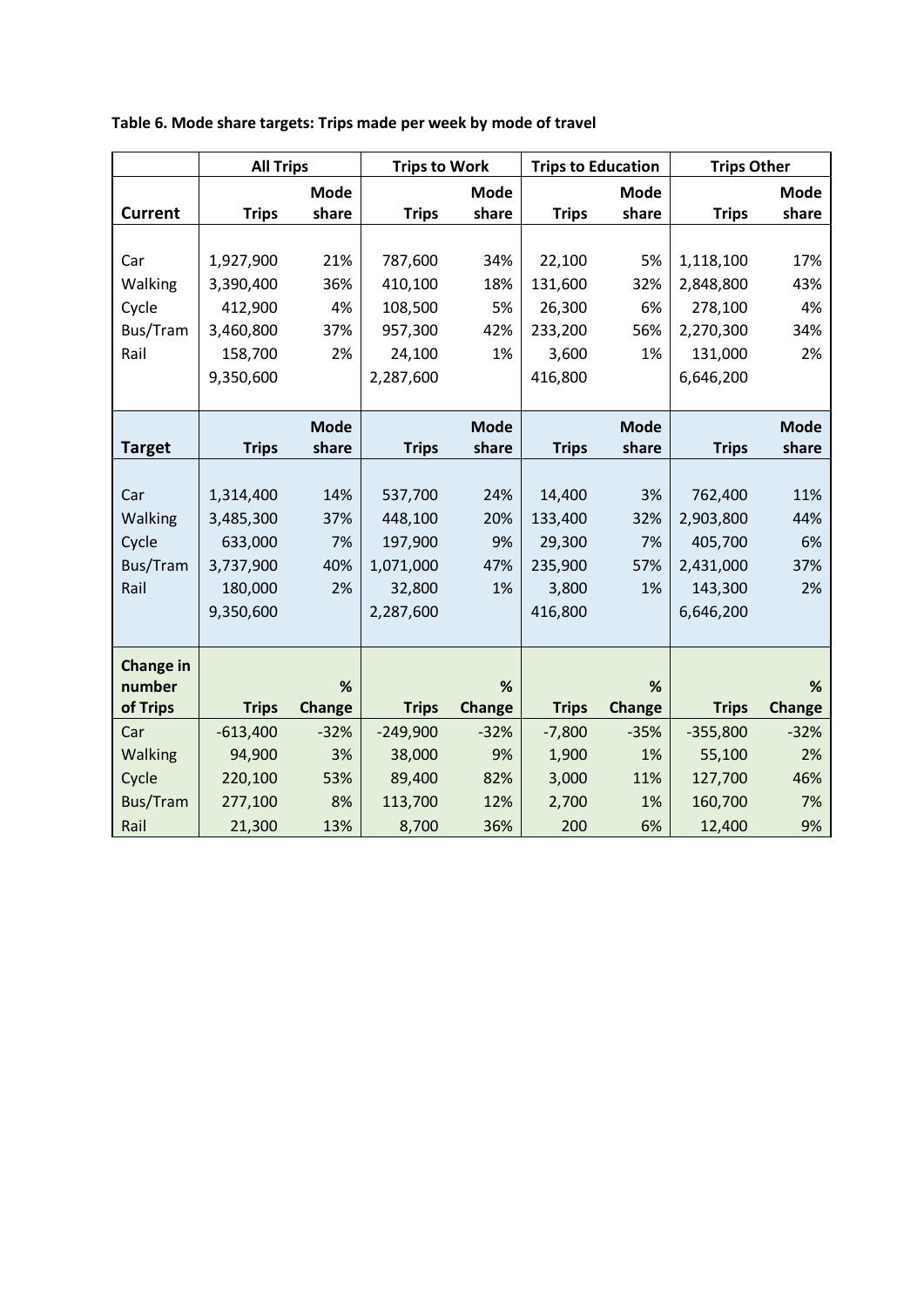# **Setting Mode Share Targets: Methodology**

#### **Stage 1. Calculate total number of trips of by mode**

The 2019 Citywide Travel Behaviour Survey asked respondents how often they had used different modes of transport over the last month. This information was used to estimate the number of trips being made using different transport modes for Edinburgh's population. Table 7 sets out the assumed trips per week according to respondent's answer to the question. As trips tend to be to a destination and then a return home, a response indicating 1 trip per week is assumed to be 2 trips in total (there and back) when calculating trips and kms travelled. A response to trips being made several times per week or most days may indicate more than a single trip per day. For example, the respondent may make a regular trip to work and make another local trip on the same day. This is less likely for people using rail. To reflect this, fewer rail trips per week are assumed than other modes for respondents indicating that they use the mode most days or several times per week.

| <b>Response</b>        | <b>Assumed trips</b><br>per week | <b>Assumed trips</b><br>per week - Rail |
|------------------------|----------------------------------|-----------------------------------------|
|                        |                                  |                                         |
| About once a fortnight | 1                                |                                         |
| About once a month     | 0.5                              | 0.5                                     |
| About once a week      | 2                                |                                         |
| Most days              | 14                               | 10                                      |
| Not used in last month | 0                                |                                         |
| Several times a week   | 10                               |                                         |

#### **Table 7. Assumed trips per week.**

The analysis of responses was carried out for four different age groups – 16 to 24 year olds, 25 to 44 year olds, 45 to 64 year olds and those aged 65 and over. The proportion of respondents in each group making the number of trips was applied to Edinburgh's population estimate for that age group to estimate the total number of trips being made by all of Edinburgh's residents.

#### **Stage 2. Calculate the number of travel to work/education trips**

Specific questions were asked in the survey about travel to work and education including the mode of travel and the distance travelled. The analysis for travel to work was carried out for the 4 age groups and was further broken down by employment status (working full time, part time, or selfemployed). The number of self-employed respondents was estimated between full time workers and part time workers using census data. It was assumed that full time workers would make 5 trips to work per week and part time workers would make 3 to 4 trips to work per week. Trips to education were assumed to be at a rate for 5 trips week. As with total trips, the pattern of trips to work for the survey respondents was applied to the total population of each age/employment status group to estimate trips to work and education for the whole population.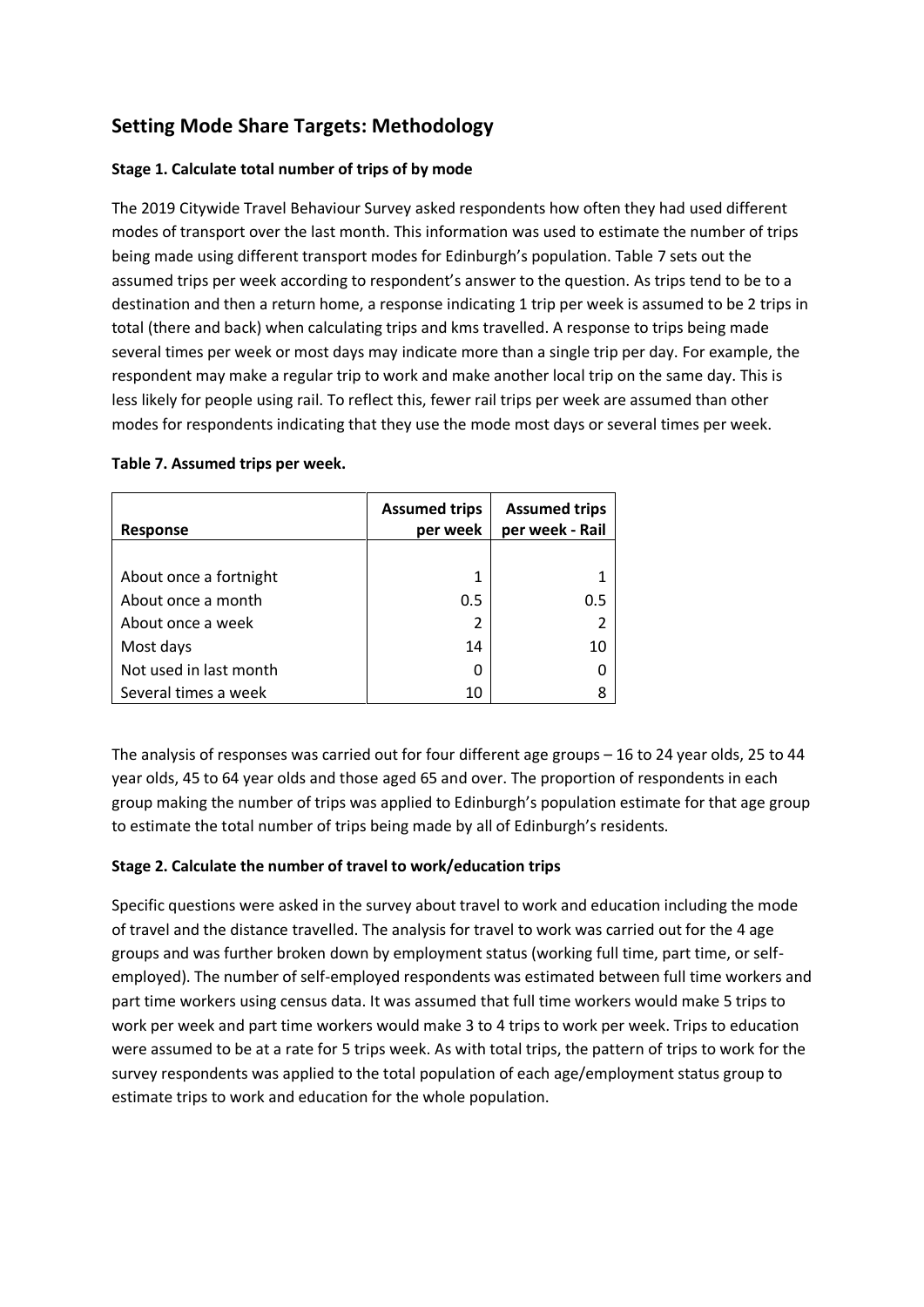#### **Stage 3. Calculate number of other trips**

No further information was available from the survey regarding non-work/education trips. 'Other trips' were calculated as the residual of all trips (calculated in stage 1) minus trips to work and education (calculated in stage 2). Table 8 sets out the mode share of all trips, broken down by purpose. The mode share table is based upon the mode share of the **number of trips** being made, not the more usual split based upon the number of individuals using a particular mode i.e. mode share by trips gives weight to how often a trip is made per week.

|                    | <b>All Trips</b> |                 |                  |           |
|--------------------|------------------|-----------------|------------------|-----------|
|                    | (per             | <b>Trips to</b> | <b>Trips to</b>  | Other     |
|                    | week)            | Work            | <b>Education</b> | trips     |
| <b>Number of</b>   |                  |                 |                  |           |
| trips              |                  |                 |                  |           |
| Car                | 1,927,900        | 787,600         | 22,100           | 1,118,100 |
| Walking            | 3,390,400        | 410,100         | 131,600          | 2,848,800 |
| Cycle              | 412,900          | 108,500         | 26,300           | 278,100   |
| Bus/Tram           | 3,460,800        | 957,300         | 233,200          | 2,270,300 |
| Rail               | 158,700          | 24,100          | 3,600            | 131,000   |
| <b>Total Trips</b> | 9,350,600        | 2,287,600       | 416,800          | 6,646,200 |
|                    |                  |                 |                  |           |
| <b>Mode share</b>  |                  |                 |                  |           |
| Car                | 21%              | 34%             | 5%               | 17%       |
| Walking            | 36%              | 18%             | 32%              | 43%       |
| Cycle              | 4%               | 5%              | 6%               | 4%        |
| Bus/Tram           | 37%              | 42%             | 56%              | 34%       |
| Rail               | 2%               | 1%              | 1%               | 2%        |

#### **Table 8: Mode share of trips – current position**

#### **Stage 4. Calculate the number of Car KMs.**

As the mode share targets are to be based upon reducing the number of car-KMs, it is necessary to estimate the distance of the trips in Table 8 above.

For trips to work and education, the trip distances from the 2019 Citywide Travel Behaviour Survey were used to calculate total KMs for each mode. The question in the survey used distance brackets, and the mid-point of each range was used to estimate trip distance. The highest bracket used in the survey was travel of over 10 miles. As the longer trips have the greatest influence on total distance travelled, this bracket was broken down into sub-brackets based on the proportions observed in the 2011 Census. The brackets and assumed average trip distances are set out in Table 9 below. The survey did not collect information on distances for other trips. The average distance for trips to work or education was, therefore, applied for each mode. The average distance by mode for all trips to work or education is set out in Table 10. The estimated total KMs travelled by each mode and purpose is shown in Table 11.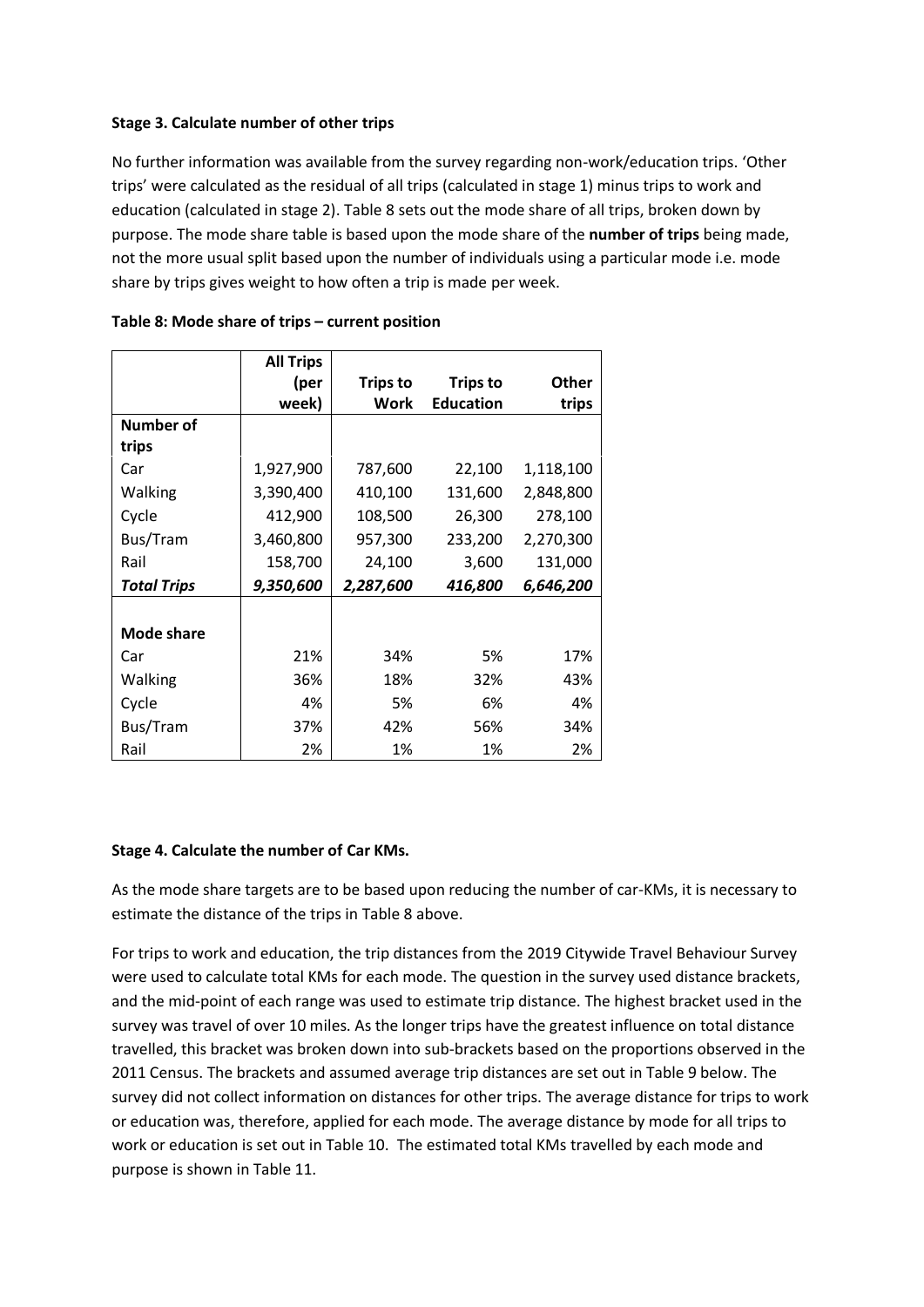#### **Table 9. Assumed trip distance based upon survey response**

| <b>Survey Response</b>                   | Assumed<br>average trip<br>distance<br>(miles) | Assumed<br>average trip<br>distance<br>(KM) |
|------------------------------------------|------------------------------------------------|---------------------------------------------|
| Distance travelled to Work/Education     |                                                |                                             |
| Less than a mile                         | 0.5                                            | 0.8                                         |
| More than a mile but less than 2 miles   | 1.5                                            | 2.4                                         |
| More than 2 miles but less than 5 miles  | 3.5                                            | 5.6                                         |
| More than 5 miles but less than 10 miles | 7.5                                            | 12                                          |
| More than 10 miles                       |                                                |                                             |
| (from Census)                            |                                                |                                             |
| 10 to 12 miles                           | 11                                             | 17.6                                        |
| 12 to 18 miles                           | 15                                             | 25                                          |
| 18 to 25 miles                           | 21.5                                           | 35                                          |
| 25 to 38 miles                           | 31.5                                           | 50                                          |
| 38+ miles                                | 40                                             | 60                                          |

#### **Table 10. Average (mean) distance travelled for all trips to work or education**

| <b>Mode</b>    | Average (mean) trip distance - KMs |
|----------------|------------------------------------|
|                |                                    |
| Car (Driver)   | 13.8                               |
| Walking        | 2.4                                |
| <b>Bicycle</b> | 6.3                                |
| <b>Bus</b>     | 7.0                                |
| Rail           | 28.2                               |
| All modes      | 11.7                               |

 $\blacksquare$ 

#### **Table 11. Estimated KMs travelled per week by mode and purpose**

|                  | <b>All Trips</b> | <b>Trips to</b><br>Work | <b>Trips to</b><br><b>Education</b> | <b>Other Trips</b> |
|------------------|------------------|-------------------------|-------------------------------------|--------------------|
|                  |                  |                         |                                     |                    |
| <b>Mode</b>      |                  |                         |                                     |                    |
| Car              | 26,647,000       | 11,060,000              | 170,000                             | 15,417,000         |
| Walking          | 8,299,000        | 1,046,000               | 289,000                             | 6,965,000          |
| Cycle            | 2,610,000        | 744,000                 | 120,000                             | 1,746,000          |
| Bus/Tram         | 24,124,000       | 6,779,000               | 1,533,000                           | 15,812,000         |
| Rail             | 4,412,000        | 679,000                 | 40,000                              | 3,694,000          |
| <b>All Modes</b> | 66,092,000       | 20,308,000              | 2,152,000                           | 43,633,000         |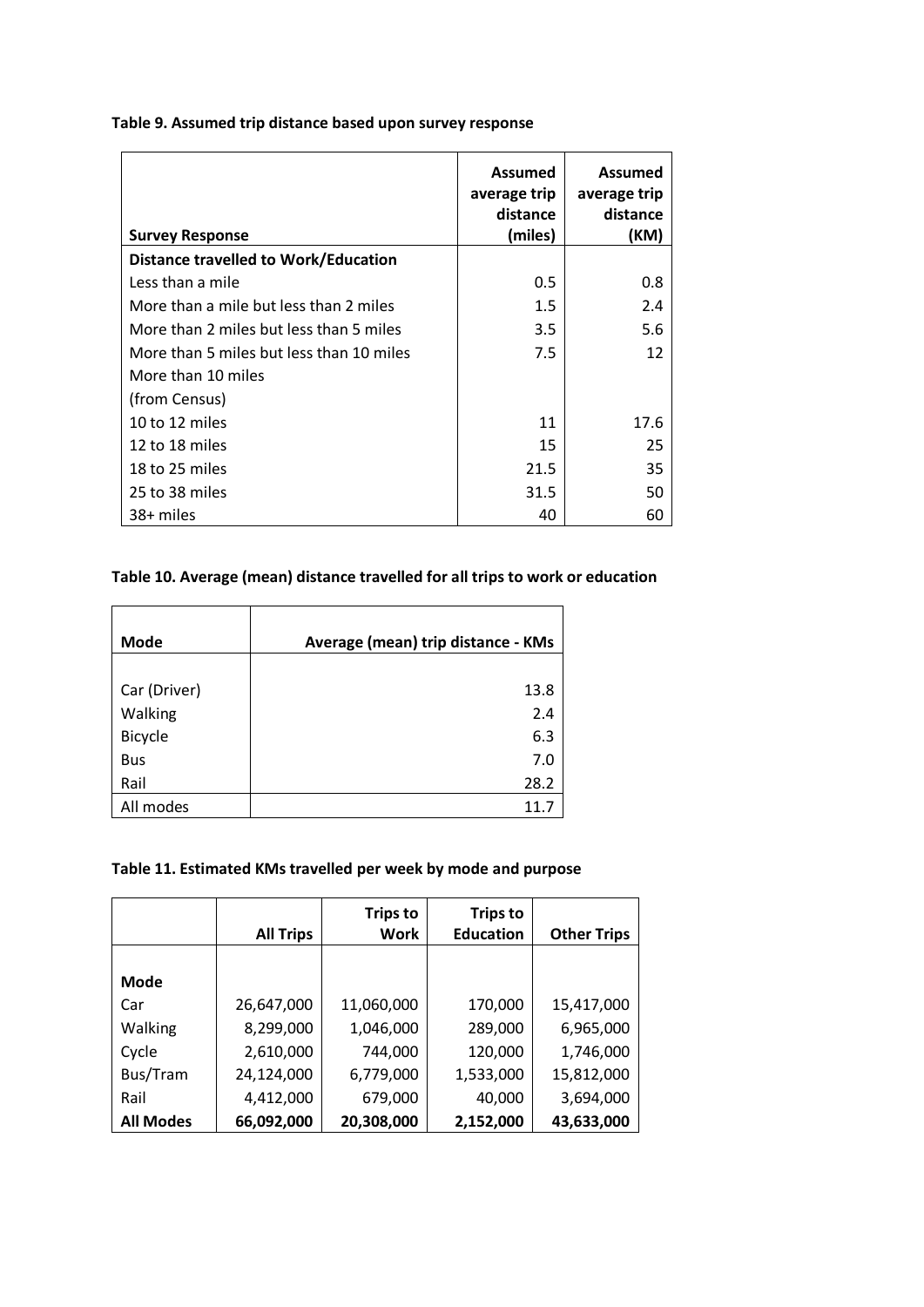#### **Stage 5. Calculate the number of car trips that must be moved to other modes to achieve 30% reduction in Car-KMs.**

An estimate of the total distance travelled by car was calculated in stage 4. 30% of this figure is the reduction in car KMs required, which could be achieved in different ways. Moving short or local trips by car to other modes would require more trips to be changed than moving longer trips as longer trips account for more car-KMs. The model assumes 50% of trips below 3.2 KMs could be moved from car to active travel modes and 25% of trips between 3.2 and 8 KMs could likewise be moved. The remaining reduction in car KMs must come from a shift of longer car trips to public transport modes. For the trips moving to public transport, the split between bus/tram and rail in each distance bracket is made on a pro-rata basis according to current travel behaviour.

First, the car KM reduction achieved from local moves is calculated as the number of local trips to be moved multiplied by the average local trip distance. Local trips (<3.2 KMs) is the product of two distance brackets in the survey (up to 1.6 KMs and 1.6 to 3.2 KMs) and the KM reduction was calculated for each sub-bracket separately. The remaining required KM reduction is then calculated as the total reduction in distance required minus the reduction achieved from local trip moves. This residual is then used to calculate the number of longer trips in each bracket that need to change mode, based upon average trip distance. The above calculations were performed for each trip purpose.

#### **Stage 6. Move the reduction in car trips to other modes**

The model assumes that the same number of trips will be made overall, so any reduction in car trips must be balanced by moves to other modes. The model distributes short trips moved from car to active travel as 50% to cycling and 50% to walking. Intermediate trips are moved at a ratio of 9:1 cycling to walking. For longer trips, the reduction in car trips is balanced by an increase in bus and rail trips distributed according to survey observed behaviour. Table 12 shows the number of trips moved between mode and Table 13 shows the resulting mode share split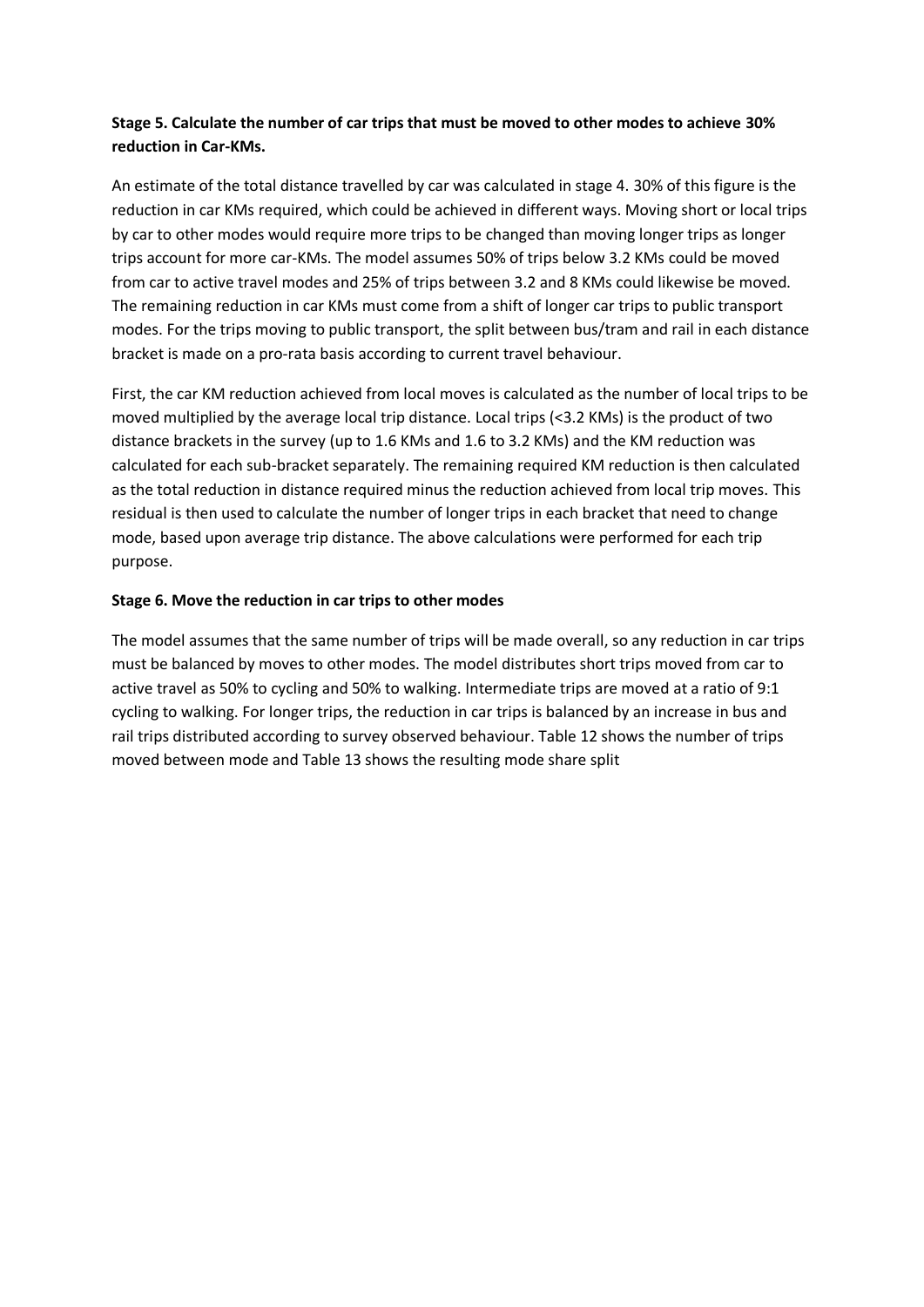#### **Table 12. Modal change**

|                                     | Reduction        |            |            |               |                 |
|-------------------------------------|------------------|------------|------------|---------------|-----------------|
|                                     | in car           |            |            |               |                 |
| <b>Reduction in car trips (all)</b> | trips            | To walking | To cycling | <b>To Bus</b> | <b>To Train</b> |
| Local trips (<3.2KMs)               | 158,600          | 79,300     | 79,300     |               |                 |
| Intermediate trips (3.2 - 8KMs)     | 156,500          | 15,600     | 140,800    |               |                 |
| Long Trips (8+ KMs)                 | 298,400          |            |            | 277,100       | 21,300          |
| <b>All trips</b>                    | 613,400          | 94,900     | 220,100    | 277,100       | 21,300          |
|                                     |                  |            |            |               |                 |
|                                     | <b>Reduction</b> |            |            |               |                 |
|                                     | in car           |            |            |               |                 |
| Reduction in car trips to work      | trips            | To walking | To cycling | <b>To Bus</b> | <b>To Train</b> |
| Local trips                         | 63,100           | 31,600     | 31,600     |               |                 |
| Intermediate trips                  | 64,300           | 6,400      | 57,900     |               |                 |
| Long Trips                          | 122,500          |            |            | 113,700       | 8,700           |
| <b>All trips</b>                    | 249,900          | 38,000     | 89,400     | 113,700       | 8,700           |
|                                     |                  |            |            |               |                 |
|                                     | <b>Reduction</b> |            |            |               |                 |
| <b>Reduction in car trips to</b>    | in car           |            |            |               |                 |
| <b>Education</b>                    | trips            | To walking | To cycling | <b>To Bus</b> | <b>To Train</b> |
| Local trips                         | 3,500            | 1,700      | 1,700      |               |                 |
| Intermediate trips                  | 1,400            | 100        | 1,300      |               |                 |
| Long Trips                          | 2,900            |            |            | 2,700         | 200             |
| <b>All trips</b>                    | 7,800            | 1,900      | 3,000      | 2,700         | 200             |
|                                     |                  |            |            |               |                 |
|                                     | <b>Reduction</b> |            |            |               |                 |
|                                     | in car           |            |            |               |                 |
| Reduction in other car trips        | trips            | To walking | To cycling | <b>To Bus</b> | <b>To Train</b> |
| Local trips                         | 92,000           | 46,000     | 46,000     |               |                 |
| Intermediate trips                  | 90,800           | 9,100      | 81,700     |               |                 |
| Long Trips                          | 173,100          |            |            | 160,700       | 12,400          |
| <b>All trips</b>                    | 355,800          | 55,100     | 127,700    | 160,700       | 12,400          |